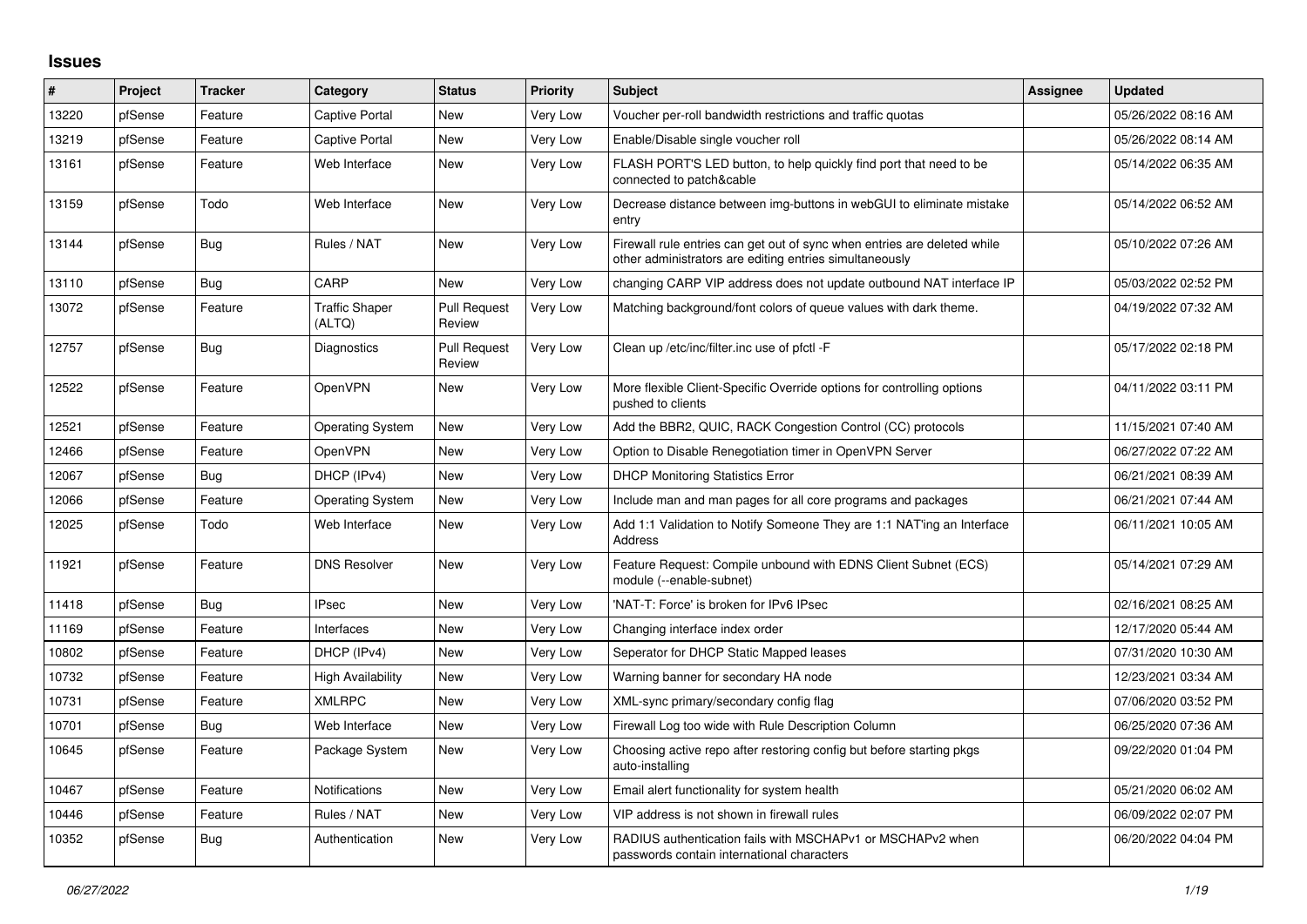| #     | Project | <b>Tracker</b> | Category              | <b>Status</b> | Priority | <b>Subject</b>                                                                                               | Assignee | <b>Updated</b>      |
|-------|---------|----------------|-----------------------|---------------|----------|--------------------------------------------------------------------------------------------------------------|----------|---------------------|
| 10290 | pfSense | Feature        | Aliases / Tables      | <b>New</b>    | Very Low | Firewall Aliases Add button on top of list                                                                   |          | 07/10/2021 01:03 PM |
| 10258 | pfSense | Feature        | Certificates          | <b>New</b>    | Very Low | allow to sign CA                                                                                             |          | 02/20/2020 04:20 AM |
| 10250 | pfSense | Feature        | DHCP (IPv4)           | <b>New</b>    | Very Low | DHCP lease view by interface                                                                                 |          | 02/11/2020 07:47 AM |
| 10238 | pfSense | Feature        | Operating System      | New           | Very Low | Periodic Scrub of ZFS filesystem                                                                             |          | 12/31/2020 03:02 PM |
| 9837  | pfSense | Bug            | Interfaces            | New           | Very Low | ipv6 is not completely disabled on the interfaces                                                            |          | 10/24/2019 01:16 AM |
| 9755  | pfSense | <b>Bug</b>     | Package System        | <b>New</b>    | Very Low | package description wrong link<br>https://www.freshports.org/security/openvpn-client-export                  |          | 09/13/2019 07:22 AM |
| 9575  | pfSense | Feature        | DHCP (IPv6)           | <b>New</b>    | Very Low | RFC 7078 - Distributing Address Selection Policy Using DHCPv6                                                |          | 08/14/2019 02:39 PM |
| 9336  | pfSense | Feature        | Notifications         | New           | Very Low | Make Dynamic DNS update notification e-mail optional                                                         |          | 02/18/2019 11:49 AM |
| 9183  | pfSense | Bug            | LAGG Interfaces       | New           | Very Low | OpenVPN Lagg Interface not working after restart or new start                                                |          | 08/21/2019 11:17 AM |
| 9140  | pfSense | <b>Bug</b>     | Logging               | New           | Very Low | Unexpected rule can be displayed when looking up filter log entry with<br>multiple matching rules            |          | 08/19/2019 02:56 PM |
| 8879  | pfSense | Feature        | DHCP (IPv4)           | New           | Very Low | DHCP options ADD force options                                                                               |          | 09/07/2018 09:14 AM |
| 8775  | pfSense | Feature        | Authentication        | New           | Very Low | Use SRV record for LDAP Authentication                                                                       |          | 05/06/2020 07:49 AM |
| 8694  | pfSense | Feature        | Authentication        | New           | Very Low | Client CA Auth for PFSense WebGui                                                                            |          | 08/21/2019 09:25 AM |
| 8599  | pfSense | Feature        | Rules / NAT           | New           | Very Low | IPv6 flow labels                                                                                             |          | 07/16/2018 07:36 AM |
| 8464  | pfSense | <b>Bug</b>     | <b>Wireless</b>       | New           | Very Low | Wireless USB card does not connect to WiFi automatically after<br>reboot/halt                                |          | 06/19/2020 03:44 AM |
| 8270  | pfSense | Todo           | Web Interface         | <b>New</b>    | Very Low | Fix grammatically erroneous repetition                                                                       |          | 01/11/2018 08:19 AM |
| 8233  | pfSense | Bug            | <b>NAT Reflection</b> | <b>New</b>    | Very Low | NAT reflection back to originating host broken when using FQDN-based<br>IP aliases                           |          | 08/21/2019 10:53 AM |
| 8157  | pfSense | Bug            | Dashboard             | <b>New</b>    | Very Low | Traffic Graph clutter from time to time                                                                      |          | 12/03/2017 06:40 AM |
| 7934  | pfSense | Feature        | Dashboard             | <b>New</b>    | Very Low | format support phone# for international use                                                                  |          | 10/12/2017 04:38 PM |
| 7857  | pfSense | <b>Bug</b>     | Dashboard             | New           | Very Low | Interfaces Widget U/I fails to wrap IPV6 addresses when the string is too<br>wide for the widget             |          | 08/13/2019 09:15 AM |
| 7718  | pfSense | Feature        | <b>Dynamic DNS</b>    | New           | Very Low | Hostname for Custom DynDNS Updater.                                                                          |          | 07/24/2017 10:05 AM |
| 7648  | pfSense | <b>Bug</b>     | CARP                  | <b>New</b>    | Very Low | SPAN ports on an interface renders CARP HA inoperative                                                       |          | 06/14/2017 09:19 PM |
| 7553  | pfSense | <b>Bug</b>     | <b>Captive Portal</b> | Confirmed     | Very Low | Captive portal on a parent interface blocks traffic on VLAN interfaces too                                   |          | 08/19/2018 03:15 PM |
| 7030  | pfSense | Feature        | Multi-WAN             | New           | Very Low | New Feature Load Balance Per Amount Of GB                                                                    |          | 08/13/2019 02:56 PM |
| 6804  | pfSense | Feature        | Diagnostics           | New           | Very Low | Add row counter into Diagnostics -> Edit File                                                                |          | 08/20/2019 03:44 PM |
| 6647  | pfSense | Todo           | Web Interface         | New           | Very Low | <b>Enable Additional Security Headers</b>                                                                    |          | 05/14/2021 01:09 AM |
| 6544  | pfSense | Feature        | DHCP (IPv4)           | New           | Very Low | RFC 3046 DHCP Option 82 support (and RFC 3315/4649/4580 for IPv6)                                            |          | 07/13/2020 02:14 AM |
| 5835  | pfSense | Feature        | OpenVPN               | <b>New</b>    | Very Low | Improve OpenVPN client gateway detection in edge cases where the<br>remote does not send gateway information |          | 03/20/2016 12:29 AM |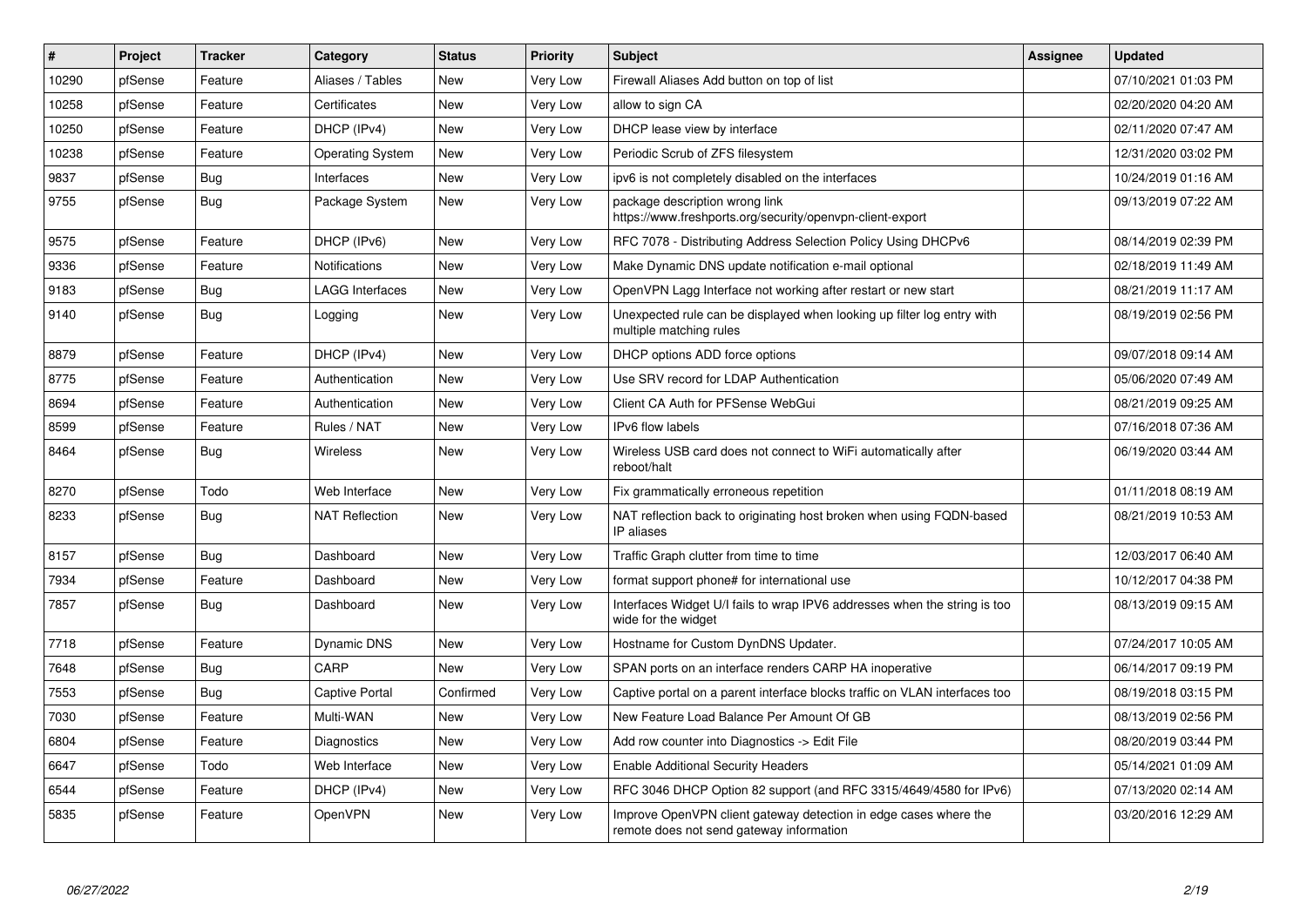| #     | <b>Project</b> | <b>Tracker</b> | Category                        | <b>Status</b>                 | <b>Priority</b> | <b>Subject</b>                                                                                       | <b>Assignee</b> | <b>Updated</b>      |
|-------|----------------|----------------|---------------------------------|-------------------------------|-----------------|------------------------------------------------------------------------------------------------------|-----------------|---------------------|
| 5735  | pfSense        | Feature        | Aliases / Tables                | <b>New</b>                    | Very Low        | Automaticaly add DHCP leases to alias list or make it readable in<br>selected fields                 |                 | 08/21/2019 11:01 AM |
| 5091  | pfSense        | <b>Bug</b>     | Rules / NAT                     | Confirmed                     | Very Low        | In rule creation destination ports fields (from and to) are too small to read<br>ports aliases names |                 | 01/07/2020 07:48 AM |
| 1738  | pfSense        | Bug            | Backup / Restore                | New                           | Very Low        | Restore fails when username in backup is not matching                                                |                 | 12/11/2021 07:51 PM |
| 895   | pfSense        | Feature        | <b>PPP</b> Interfaces           | New                           | Very Low        | PPP subsystem MPPE/MPPC support                                                                      |                 | 09/10/2019 04:24 PM |
| 13294 | pfSense        | Feature        | Gateways                        | <b>New</b>                    | Low             | Change gateway name                                                                                  |                 | 06/22/2022 06:07 PM |
| 13289 | pfSense        | <b>Bug</b>     | Backup / Restore                | New                           | Low             | Attempting to restore a 0 byte "config.xml" prints an error that the file<br>cannot be read          |                 | 06/20/2022 10:46 AM |
| 13263 | pfSense        | <b>Bug</b>     | DHCP (IPv4)                     | New                           | Low             | Deleting a static DHCP entry when the related IP is not in the arp table<br>spams the log            |                 | 06/10/2022 11:18 AM |
| 13168 | pfSense        | Feature        | Dashboard                       | New                           | Low             | Multiple Dashboard views for a single user                                                           |                 | 05/16/2022 07:53 AM |
| 13000 | pfSense        | <b>Bug</b>     | <b>IPsec</b>                    | New                           | Low             | IPsec AES-GCM encryption algorithm "Key Length" field should be<br>labeled "ICV Length"              |                 | 03/30/2022 07:40 AM |
| 12850 | pfSense        | <b>Bug</b>     | Routing                         | New                           | Low             | Console error during boot: "route: route has not been found"                                         |                 | 02/22/2022 08:27 AM |
| 12813 | pfSense        | Feature        | Installer                       | <b>New</b>                    | Low             | Recover extra data in the installer                                                                  |                 | 02/17/2022 07:52 AM |
| 12734 | pfSense        | <b>Bug</b>     | Web Interface                   | Incomplete                    | Low             | Long hostname breaks DHCP leases layout                                                              |                 | 01/31/2022 01:03 PM |
| 12564 | pfSense        | Feature        | Aliases / Tables                | New                           | Low             | add column to show that an Alias is in use by or not                                                 |                 | 12/04/2021 07:25 PM |
| 12551 | pfSense        | Feature        | <b>DNS Resolver</b>             | New                           | Low             | Add ability to set DNS resolver search domain list                                                   |                 | 12/01/2021 11:18 AM |
| 12539 | pfSense        | <b>Bug</b>     | Interfaces                      | New                           | Low             | Changing VLAN ID for LAN interface in assignments silently fails.                                    |                 | 11/23/2021 04:12 AM |
| 12393 | pfSense        | <b>Bug</b>     | <b>Traffic Shaper</b><br>(ALTQ) | New                           | Low             | Priority of qOthersLow higher than default queues                                                    |                 | 09/21/2021 02:48 PM |
| 12370 | pfSense        | Feature        | Rules / NAT                     | New                           | Low             | Add limiters to Queue column on firewall rule list                                                   |                 | 09/14/2021 07:37 AM |
| 12343 | pfSense        | Feature        | Diagnostics                     | New                           | Low             | Real time traffic monitoring                                                                         |                 | 09/06/2021 01:26 PM |
| 12248 | pfSense        | Feature        | Package System                  | New                           | Low             | Package Update Availability Notification                                                             |                 | 11/28/2021 10:02 AM |
| 12183 | pfSense        | Regression     | Interfaces                      | New                           | Low             | Changing MAC address for PPP parent interface stopped working                                        |                 | 04/20/2022 04:16 PM |
| 12070 | pfSense        | <b>Bug</b>     | DHCP (IPv4)                     | New                           | Low             | VLAN0 for WAN DHCP                                                                                   |                 | 12/23/2021 04:31 PM |
| 12013 | pfSense        | <b>Bug</b>     | Logging                         | New                           | Low             | Reading log data is inefficient in certain cases                                                     |                 | 06/08/2021 07:35 AM |
| 11589 | pfSense        | Feature        | <b>Traffic Graphs</b>           | <b>Pull Request</b><br>Review | Low             | Fix iftop experimental traffic fetcher, unify and improve output style                               |                 | 03/03/2021 03:30 PM |
| 11588 | pfSense        | Feature        | WireGuard                       | New                           | Low             | Automatically suggest next IP address in Wireguard interface subnet<br>when creating a peer          |                 | 12/22/2021 03:35 AM |
| 11566 | pfSense        | <b>Bug</b>     | Web Interface                   | New                           | Low             | Firewall Maximum Table Entries "default size" is whatever is entered                                 |                 | 02/27/2021 10:01 AM |
| 11508 | pfSense        | Todo           | Web Interface                   | <b>Pull Request</b><br>Review | Low             | Update SimplePie to to v1.5.6                                                                        |                 | 02/23/2021 07:23 AM |
| 11440 | pfSense        | Feature        | Web Interface                   | New                           | Low             | Expand collapsed sections by clicking anywhere on header                                             |                 | 10/28/2021 01:35 PM |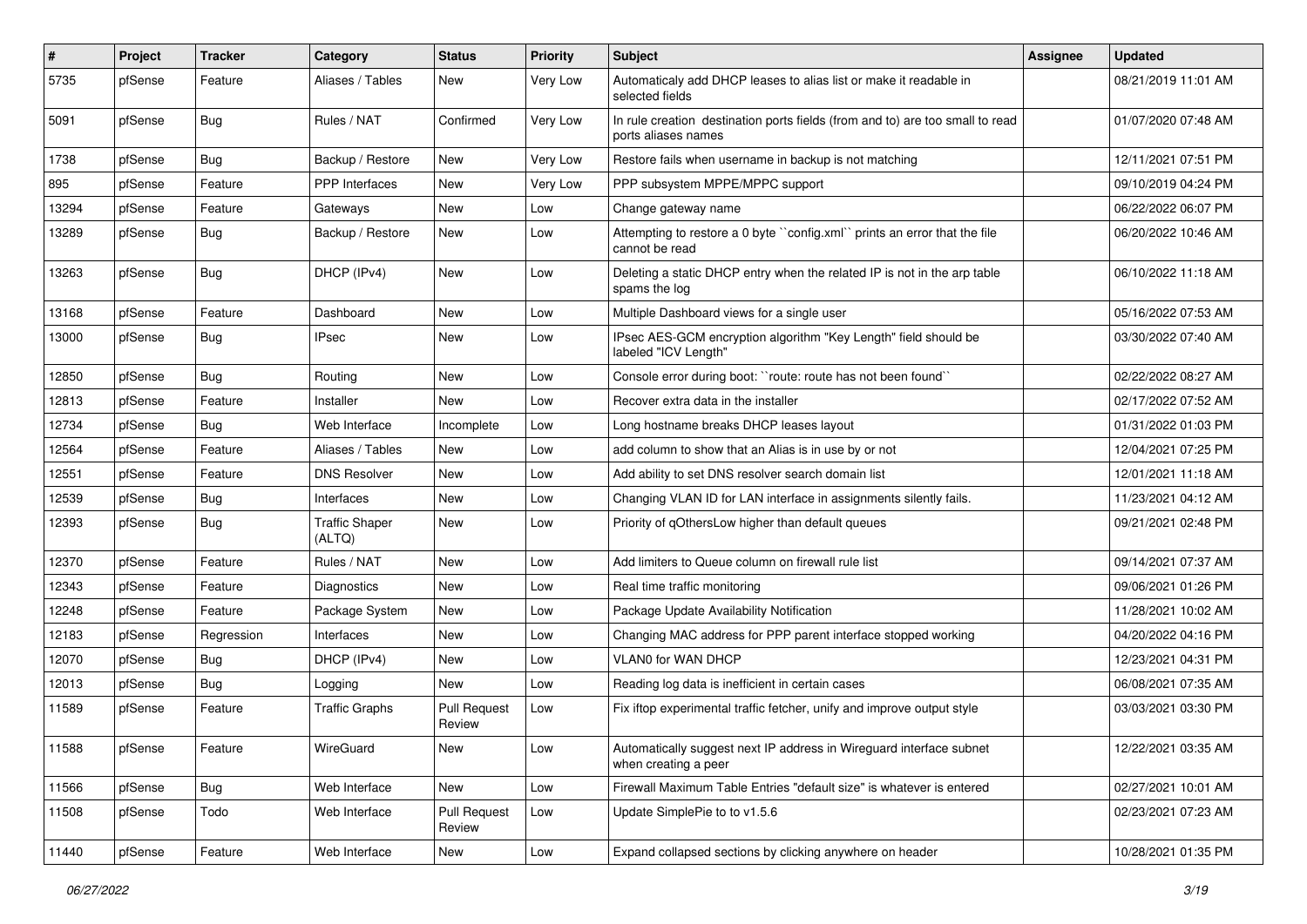| #     | Project | <b>Tracker</b> | Category                       | <b>Status</b> | <b>Priority</b> | <b>Subject</b>                                                                                                               | <b>Assignee</b> | <b>Updated</b>      |
|-------|---------|----------------|--------------------------------|---------------|-----------------|------------------------------------------------------------------------------------------------------------------------------|-----------------|---------------------|
| 11438 | pfSense | Feature        | Hardware / Drivers             | New           | Low             | Allow multiple cryptographic accelerator modules to be loaded at the<br>same time                                            |                 | 02/18/2021 12:40 PM |
| 11369 | pfSense | Feature        | <b>Operating System</b>        | New           | Low             | add Enabling IPv6 Source Address Validation support                                                                          |                 | 02/04/2021 10:03 AM |
| 11270 | pfSense | Feature        | <b>VPN</b> (Multiple<br>Types) | New           | Low             | Consider integrating Nebula mesh VPN                                                                                         |                 | 01/20/2021 03:34 PM |
| 11213 | pfSense | Feature        | Gateways                       | New           | Low             | Option to mark gateway as down directly from Table                                                                           |                 | 01/03/2021 07:09 AM |
| 11093 | pfSense | Bug            | <b>Wireless</b>                | New           | Low             | ral(4) driver non-functional in arm64                                                                                        |                 | 11/21/2020 10:45 AM |
| 11004 | pfSense | Feature        | DHCP (IPv4)                    | New           | Low             | DHCP reservations with no IP address show entries in DHCP leases                                                             |                 | 10/26/2020 07:22 AM |
| 10995 | pfSense | Feature        | <b>Operating System</b>        | New           | Low             | Remove VMware MSI-X from the PCI blacklist.                                                                                  |                 | 10/20/2020 11:40 AM |
| 10959 | pfSense | <b>Bug</b>     | <b>Traffic Graphs</b>          | Feedback      | Low             | Traffic graph stopped on interface used via netmap                                                                           |                 | 02/22/2021 02:57 AM |
| 10952 | pfSense | <b>Bug</b>     | Rules / NAT                    | New           | Low             | Inconsistency in Subnet Defaults Between Firewall Rules and Interface<br><b>Address Assignments</b>                          |                 | 10/09/2020 12:50 PM |
| 10918 | pfSense | Feature        | Aliases / Tables               | <b>New</b>    | Low             | IP Aliases de-duplication                                                                                                    |                 | 12/13/2020 11:37 PM |
| 10690 | pfSense | <b>Bug</b>     | Installer                      | New           | Low             | Not possible to make UFS install on ZFS formatted drive                                                                      |                 | 04/21/2022 12:39 PM |
| 10464 | pfSense | Todo           | Upgrade                        | New           | Low             | Disallow package updates when a system update is available                                                                   |                 | 04/21/2022 12:39 PM |
| 10395 | pfSense | Feature        | Dashboard                      | New           | Low             | Add Dashboard System Information support for more PC Engines APU<br>boards                                                   |                 | 02/17/2022 01:02 AM |
| 10312 | pfSense | Feature        | Rules / NAT                    | New           | Low             | Reordering of NAT rules without dragging                                                                                     |                 | 03/03/2020 07:28 AM |
| 10280 | pfSense | Feature        | Dashboard                      | New           | Low             | <b>DHCP Leases widget</b>                                                                                                    |                 | 11/07/2020 09:18 PM |
| 10204 | pfSense | Feature        | Interfaces                     | New           | Low             | Possible clarification of Track IPv6 Interface Subnet ID                                                                     |                 | 01/23/2020 01:04 PM |
| 10144 | pfSense | Feature        | Web Interface                  | New           | Low             | Default Sort Order, DHCP Leases                                                                                              |                 | 12/31/2019 06:47 PM |
| 9887  | pfSense | Bug            | Rules / NAT                    | New           | Low             | Rule separator positions change when deleting multiple rules                                                                 |                 | 05/10/2022 03:11 PM |
| 9718  | pfSense | Feature        | Diagnostics                    | New           | Low             | Make diag_states_summary table sortable                                                                                      |                 | 10/06/2020 09:12 AM |
| 9717  | pfSense | Feature        | Web Interface                  | New           | Low             | Search box for pfsense?                                                                                                      |                 | 07/05/2020 02:14 PM |
| 9353  | pfSense | Bug            | Dashboard                      | New           | Low             | PHPSession errors from limited access to dashboard and widgets                                                               |                 | 10/06/2020 09:31 AM |
| 9293  | pfSense | Feature        | Web Interface                  | New           | Low             | Provide WebUI message (banner) prior to login                                                                                |                 | 08/14/2019 02:39 PM |
| 9149  | pfSense | Bug            | Package System                 | New           | Low             | Continued issues with /tmp and /var in RAM on 2.4                                                                            |                 | 11/24/2018 11:56 AM |
| 8846  | pfSense | <b>Bug</b>     | Gateways                       | New           | Low             | Misleading gateway error message adding/editing static routes using a<br>disabled interface                                  |                 | 08/21/2019 11:29 AM |
| 8820  | pfSense | <b>Bug</b>     | Rules / NAT                    | New           | Low             | System/Advanced/Misc - "Do not kill connections when schedule expires"<br>UN-checked still leaves existing connections open. |                 | 07/28/2020 10:59 AM |
| 8743  | pfSense | Todo           | Gateways                       | New           | Low             | Gateway Groups page should list gateways in tier order                                                                       |                 | 08/14/2019 12:16 PM |
| 8576  | pfSense | <b>Bug</b>     | Rules / NAT                    | Feedback      | Low             | pfSense stops passing traffic after some time when using Outbound NAT<br>pool w/ Sticky Address                              |                 | 10/28/2021 01:47 PM |
| 8532  | pfSense | Feature        | OpenVPN                        | New           | Low             | Ability to add metric to pushed routes                                                                                       |                 | 05/22/2018 07:45 AM |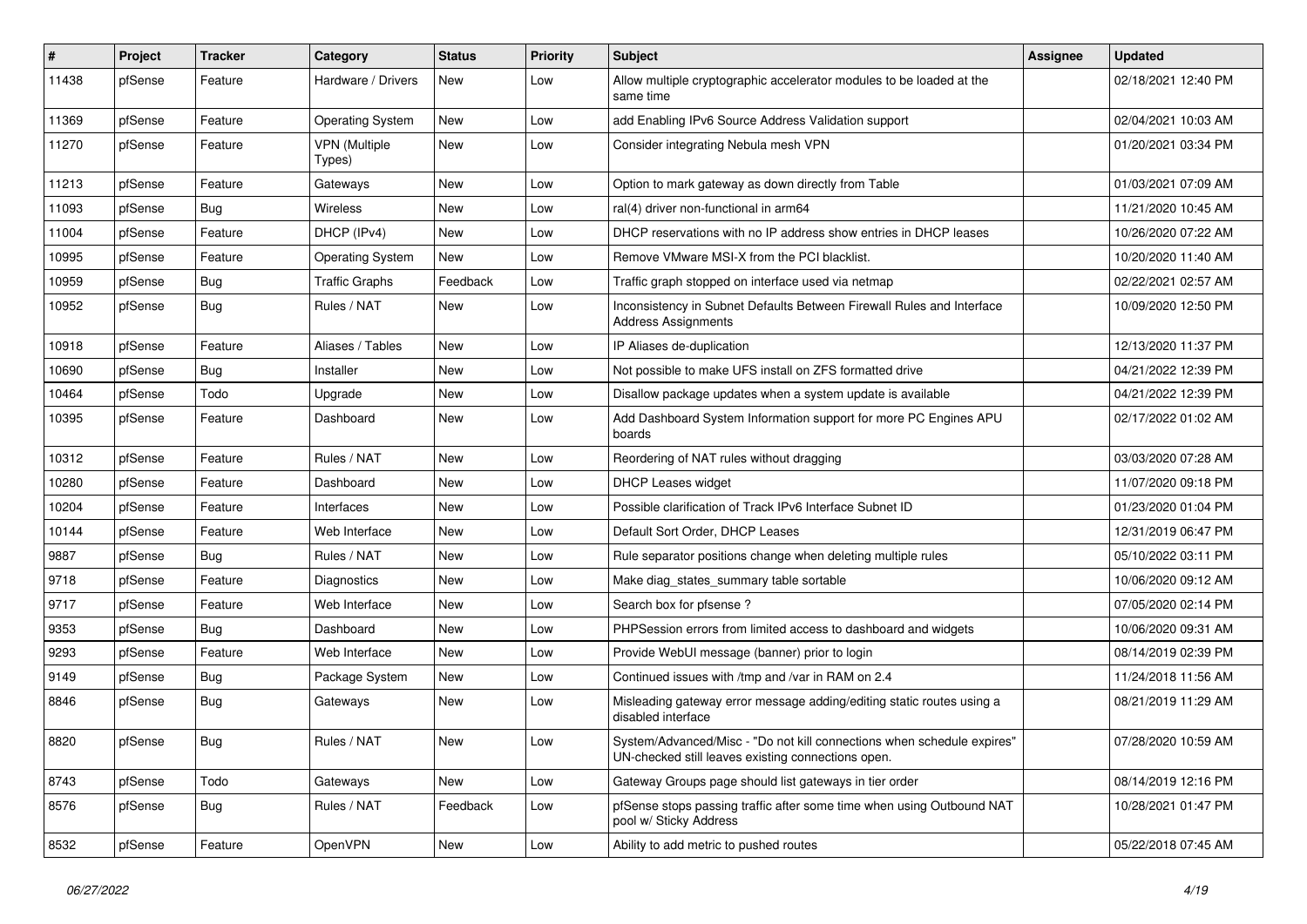| $\vert$ # | Project | <b>Tracker</b> | Category                                 | <b>Status</b> | Priority | <b>Subject</b>                                                                        | Assignee | <b>Updated</b>      |
|-----------|---------|----------------|------------------------------------------|---------------|----------|---------------------------------------------------------------------------------------|----------|---------------------|
| 8502      | pfSense | <b>Bug</b>     | Web Interface                            | Confirmed     | Low      | main (top) menu items do not drop down in some cases                                  |          | 07/06/2020 02:39 PM |
| 8500      | pfSense | Bug            | Dynamic DNS                              | New           | Low      | Incorrect categorization of status/info messages from phpDynDNS                       |          | 08/16/2019 12:50 PM |
| 8474      | pfSense | Feature        | <b>High Availability</b>                 | New           | Low      | Easier Conversion to HA Pair from Existing Non-HA Firewall                            |          | 04/19/2018 11:52 PM |
| 8458      | pfSense | Feature        | Dashboard                                | New           | Low      | Allow reordering of interface widget                                                  |          | 08/14/2019 10:52 AM |
| 8316      | pfSense | Feature        | Rules / NAT                              | New           | Low      | expiration date when creating new rules                                               |          | 08/21/2019 09:11 AM |
| 7848      | pfSense | <b>Bug</b>     | Diagnostics                              | New           | Low      | NDP Table Sort by Expiration Error                                                    |          | 08/26/2019 02:56 PM |
| 7788      | pfSense | <b>Bug</b>     | Dashboard                                | New           | Low      | Irregular updating of widgets like cpu/uptime on system widget.                       |          | 08/21/2019 09:03 AM |
| 7688      | pfSense | Feature        | Backup / Restore                         | New           | Low      | AutoConfigBackup - Info Icon - username only                                          |          | 10/22/2017 10:46 AM |
| 7531      | pfSense | Feature        | Package System                           | New           | Low      | pkg behavior when encountering invalid SSL certificate                                |          | 05/08/2017 06:57 PM |
| 7495      | pfSense | Feature        | <b>DNS Resolver</b>                      | New           | Low      | Ability to set TTL for local for Unbound host overrides and dhcp leases               |          | 03/06/2018 09:46 AM |
| 7459      | pfSense | Feature        | Diagnostics                              | New           | Low      | 'Refresh" button for Diagnostics/Tables display                                       |          | 08/21/2019 09:27 AM |
| 7442      | pfSense | Feature        | Diagnostics                              | New           | Low      | Suggestions for Diagnostics / ARP Table and Diagnostics / NDP Table                   |          | 08/21/2019 09:27 AM |
| 7441      | pfSense | Feature        | DHCP (IPv4)                              | New           | Low      | Display start/end times for Static Mapping leases on DHCP<br>Leases/DHCPv6 Leases     |          | 08/21/2019 10:48 AM |
| 7365      | pfSense | Feature        | Logging                                  | New           | Low      | Pass firewall/filter rule set through logging for centralized loggers to key<br>on    |          | 03/07/2017 10:44 AM |
| 7329      | pfSense | Bug            | <b>DNS Forwarder</b>                     | New           | Low      | <b>DHCP Not Updating DNS</b>                                                          |          | 01/21/2022 09:16 PM |
| 7314      | pfSense | Bug            | <b>RRD Graphs</b>                        | New           | Low      | Discrepancy in ntp monitoring view                                                    |          | 02/24/2017 08:37 PM |
| 7289      | pfSense | Bug            | Certificates                             | New           | Low      | Generating 4096bit Certificate                                                        |          | 08/14/2019 09:56 AM |
| 7181      | pfSense | Feature        | Rules / NAT                              | New           | Low      | Add Top and Add Bottom on Seperator                                                   |          | 08/21/2019 08:55 AM |
| 7078      | pfSense | Feature        | OpenVPN                                  | New           | Low      | Allow reordering of client specific overrides in OpenVPN                              |          | 11/21/2019 02:48 PM |
| 6842      | pfSense | Feature        | Package System                           | New           | Low      | Package Manager progress bar should indicate overall progress                         |          | 08/21/2019 08:55 AM |
| 6608      | pfSense | Feature        | Backup / Restore                         | New           | Low      | backup and restore dhcp                                                               |          | 07/13/2016 04:09 PM |
| 6430      | pfSense | Bug            | <b>DNS Resolver</b>                      | Confirmed     | Low      | pfsense should sanity-check hostnames when copying from dhcpd.leases<br>to /etc/hosts |          | 08/13/2019 01:23 PM |
| 6390      | pfSense | Todo           | Dashboard                                | New           | Low      | Autoscale from Traffic Graph not correct size (big graphs)                            |          | 05/23/2016 01:38 PM |
| 6386      | pfSense | <b>Bug</b>     | IPv6 Router<br>Advertisements<br>(RADVD) | New           | Low      | Switching Router Advertisements to disabled should broadcast IP<br>Removal messages   |          | 05/22/2016 10:44 PM |
| 6361      | pfSense | Bug            | Web Interface                            | New           | Low      | Responsive Mobile Menu issue                                                          |          | 05/16/2016 12:09 PM |
| 6255      | pfSense | <b>Bug</b>     | PPP Interfaces                           | Confirmed     | Low      | PPP Country/Provider/Plan configuration not saved                                     |          | 04/25/2016 07:15 PM |
| 6055      | pfSense | <b>Bug</b>     | Package System                           | Confirmed     | Low      | Menu items may remain from packages no longer installed                               |          | 06/18/2021 08:46 PM |
| 6011      | pfSense | <b>Bug</b>     | Web Interface                            | Confirmed     | Low      | IPv6 link local fails HTTP REFERER check                                              |          | 09/04/2016 09:57 AM |
| 5658      | pfSense | <b>Bug</b>     | Captive Portal                           | Confirmed     | Low      | Files with the same name cannot be uploaded to multiple captive portal<br>zones       |          | 12/18/2015 07:19 PM |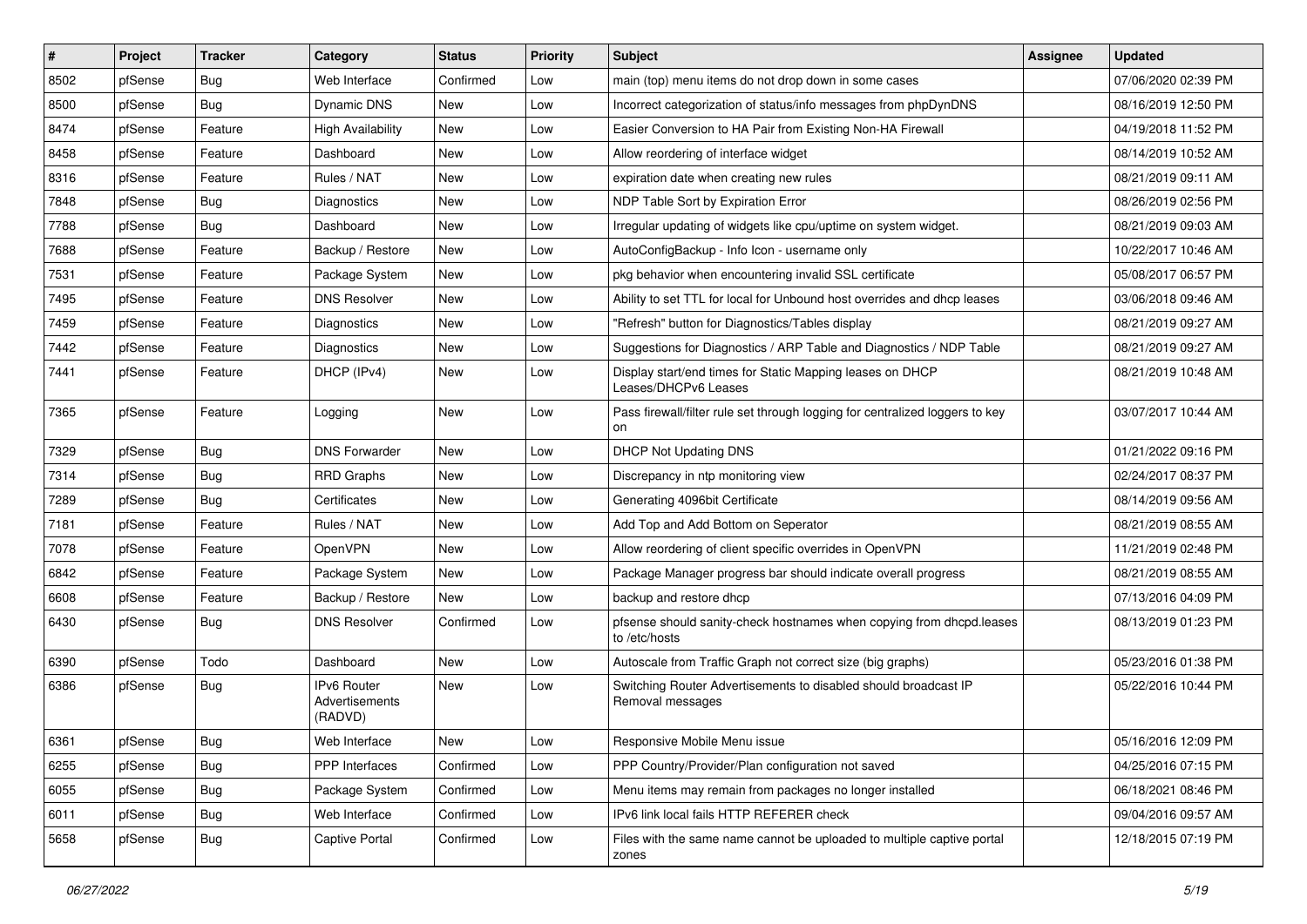| #     | Project | <b>Tracker</b> | Category                        | <b>Status</b>                 | Priority | <b>Subject</b>                                                                                                                     | <b>Assignee</b> | <b>Updated</b>      |
|-------|---------|----------------|---------------------------------|-------------------------------|----------|------------------------------------------------------------------------------------------------------------------------------------|-----------------|---------------------|
| 5567  | pfSense | Feature        | Dashboard                       | New                           | Low      | CARP status widget does not update in real time                                                                                    |                 | 08/20/2019 03:33 PM |
| 5469  | pfSense | <b>Bug</b>     | Package System                  | Confirmed                     | Low      | package.dtd XSD schema is a piece of pathetic, useless, unmaintained<br>junk                                                       |                 | 11/22/2015 06:26 AM |
| 5307  | pfSense | Feature        | <b>RRD Graphs</b>               | <b>New</b>                    | Low      | Add logarithmic scale option to RRD graphs                                                                                         |                 | 10/14/2015 07:37 AM |
| 4914  | pfSense | Feature        | <b>Diagnostics</b>              | <b>New</b>                    | Low      | Packet Capture Settings                                                                                                            |                 | 08/20/2019 08:51 AM |
| 4724  | pfSense | Feature        | Captive Portal                  | New                           | Low      | Captive Portal Status Add Client Hostname                                                                                          |                 | 05/22/2015 08:38 AM |
| 4374  | pfSense | Feature        | <b>Notifications</b>            | New                           | Low      | Add timestamps to notification e-mails                                                                                             |                 | 02/05/2015 12:43 AM |
| 4234  | pfSense | Feature        | <b>IPsec</b>                    | Assigned                      | Low      | allow for strict user <> cn validation of mobile ipsec users when using<br>rsa+xauth                                               |                 | 01/24/2017 06:11 AM |
| 4195  | pfSense | Feature        | Aliases / Tables                | <b>New</b>                    | Low      | Aliases: sections                                                                                                                  |                 | 08/21/2019 11:01 AM |
| 4165  | pfSense | Feature        | Rules / NAT                     | New                           | Low      | Allow for security zones when defining interfaces and firewall rules.                                                              |                 | 02/06/2016 04:35 AM |
| 3943  | pfSense | Feature        | <b>Operating System</b>         | New                           | Low      | pf - divert-reply not implemented (usefull for haproxy)                                                                            |                 | 10/16/2014 06:42 PM |
| 3889  | pfSense | Bug            | <b>XML Parser</b>               | Confirmed                     | Low      | Non relevant changes in config.xml                                                                                                 |                 | 08/13/2019 12:23 PM |
| 3859  | pfSense | Feature        | Gateway Monitoring              | New                           | Low      | Make it possible to set the source IP address for gateway monitoring                                                               |                 | 11/06/2016 10:12 PM |
| 3411  | pfSense | Bug            | Dashboard                       | New                           | Low      | Interfaces and statistics dashboard widgets very slow with large numbers<br>of interfaces                                          |                 | 01/24/2014 02:09 AM |
| 3162  | pfSense | Feature        | <b>PPP</b> Interfaces           | New                           | Low      | <b>MLPPP Status of connections</b>                                                                                                 |                 | 08/20/2019 10:20 AM |
| 2545  | pfSense | Feature        | <b>Captive Portal</b>           | New                           | Low      | CaptivePortal: Custom "Re-authenticate every x minutes"                                                                            |                 | 07/08/2012 05:21 PM |
| 2357  | pfSense | Feature        | Interfaces                      | New                           | Low      | Support Dual Stack Lite                                                                                                            |                 | 05/13/2014 09:39 PM |
| 2323  | pfSense | Feature        | DHCP (IPv4)                     | New                           | Low      | GUI doesn't allow to configure DHCP server to serve IP addresses<br>belonging to subnets wich are not associated with an interface |                 | 08/19/2019 10:27 AM |
| 2234  | pfSense | <b>Bug</b>     | Web Interface                   | Confirmed                     | Low      | Status: Traffic Graph - only shows interface's subnet                                                                              |                 | 01/15/2022 08:33 PM |
| 2042  | pfSense | Bug            | <b>NAT Reflection</b>           | Confirmed                     | Low      | NAT reflection doesn't apply to self-initiated traffic                                                                             |                 | 01/21/2021 10:38 PM |
| 1219  | pfSense | Feature        | Developer Tools                 | New                           | Low      | Ship DTRACE enabled kernels in the images                                                                                          |                 | 07/26/2017 03:14 AM |
| 628   | pfSense | Feature        | Web Interface                   | New                           | Low      | Ability to specify listen IP address of management services (SSH, web<br>interface)                                                |                 | 07/09/2021 01:21 PM |
| 290   | pfSense | Feature        | Multi-WAN                       | New                           | Low      | Add Multi-WAN awareness to UPnP                                                                                                    |                 | 01/06/2016 05:24 PM |
| 13304 | pfSense | Feature        | <b>Traffic Shaper</b><br>(ALTQ) | <b>Pull Request</b><br>Review | Normal   | Add Broadcom Netextreme II (bxe) to the altq capable check                                                                         |                 | 06/26/2022 11:31 PM |
| 13297 | pfSense | Feature        | Routing                         | New                           | Normal   | Support for Gateway Groups as Static Route destinations                                                                            |                 | 06/24/2022 07:41 AM |
| 13296 | pfSense | Feature        | DHCP (IPv6)                     | New                           | Normal   | Add support for DHCP6 OPTION PD EXCLUDE (RFC 6603)                                                                                 |                 | 06/24/2022 10:10 PM |
| 13295 | pfSense | <b>Bug</b>     | Gateway Monitoring              | <b>Pull Request</b><br>Review | Normal   | Incorrect function parameters for "get_dpinger_status()" call in<br>`gwlb.inc``                                                    |                 | 06/24/2022 07:25 AM |
| 13293 | pfSense | Feature        | OpenVPN                         | New                           | Normal   | Option to set auth-gen-token in OpenVPN GUI                                                                                        |                 | 06/21/2022 02:35 PM |
| 13290 | pfSense | Regression     | Captive Portal                  | Feedback                      | Normal   | My PfSense version 2.7 is returning the error "dummynet bad switch 21"<br>every time I activate my Captive Portals (7).            |                 | 06/20/2022 06:01 PM |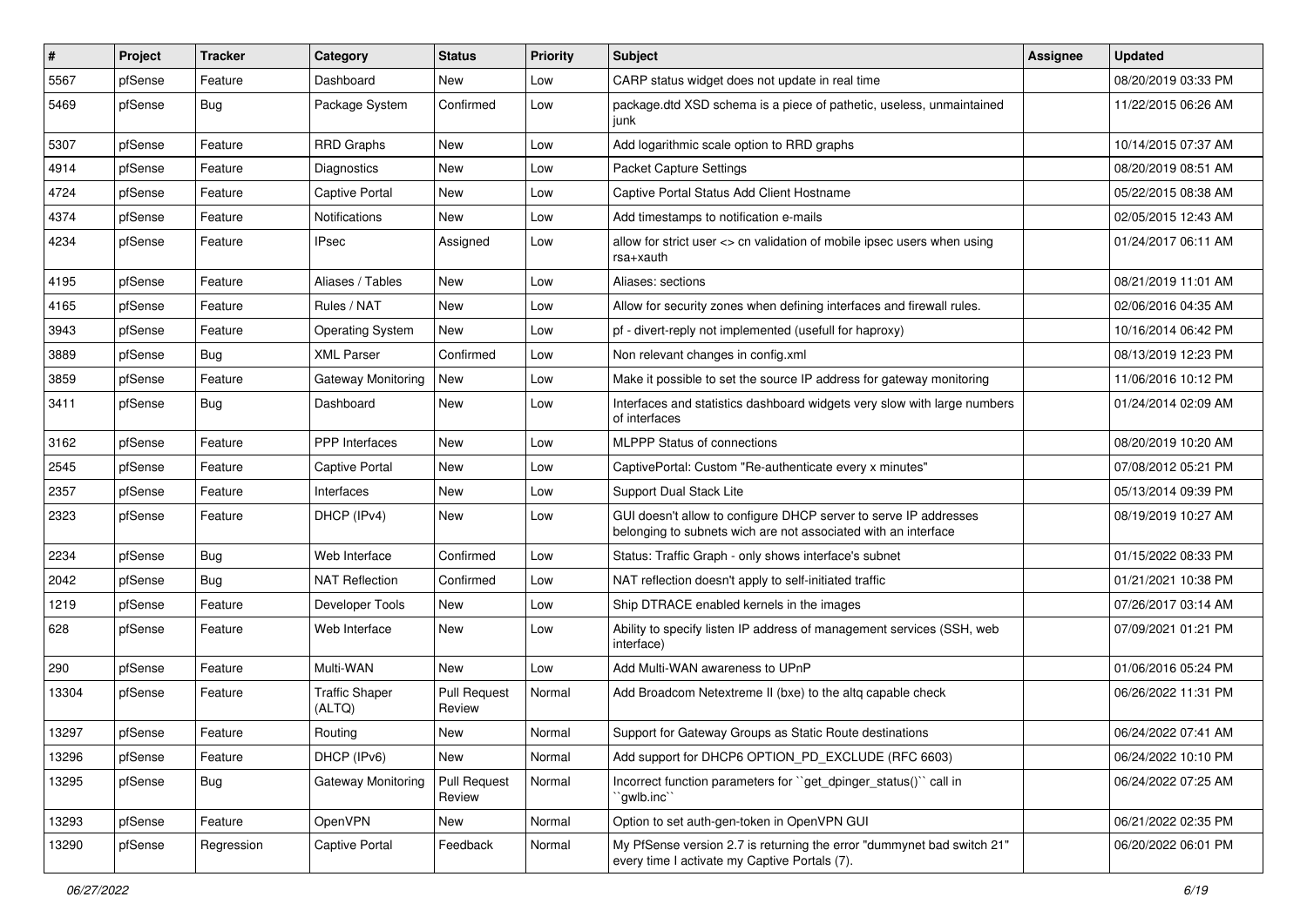| #     | <b>Project</b> | <b>Tracker</b> | Category                 | <b>Status</b>                 | <b>Priority</b> | <b>Subject</b>                                                                                  | Assignee | <b>Updated</b>      |
|-------|----------------|----------------|--------------------------|-------------------------------|-----------------|-------------------------------------------------------------------------------------------------|----------|---------------------|
| 13288 | pfSense        | <b>Bug</b>     | Configuration<br>Backend | New                           | Normal          | Encode FreeRADIUS Custom Options                                                                |          | 06/20/2022 10:36 AM |
| 13287 | pfSense        | Feature        | Configuration<br>Backend | <b>New</b>                    | Normal          | Encode OpenVPN Custom Options                                                                   |          | 06/20/2022 10:33 AM |
| 13280 | pfSense        | Bug            | Unknown                  | New                           | Normal          | Entries duplicated in /boot/loader.conf                                                         |          | 06/19/2022 11:11 AM |
| 13279 | pfSense        | <b>Bug</b>     | Interfaces               | <b>New</b>                    | Normal          | DHCP config override affects Gateway installation.                                              |          | 06/17/2022 07:25 AM |
| 13277 | pfSense        | <b>Bug</b>     | <b>IGMP Proxy</b>        | New                           | Normal          | IGMP Proxy webConfigurator Page Always Produces Error                                           |          | 06/16/2022 07:50 PM |
| 13276 | pfSense        | <b>Bug</b>     | <b>IGMP Proxy</b>        | New                           | Normal          | IGMP Proxy Error Message for Logging Links to System Log Instead of<br>Routing Log              |          | 06/16/2022 07:48 PM |
| 13273 | pfSense        | Bug            | DHCP (IPv4)              | New                           | Normal          | dholient can use conflicting recorded leases                                                    |          | 06/14/2022 11:07 AM |
| 13268 | pfSense        | Todo           | Console Menu             | Ready To Test                 | Normal          | columns don't align nicely in console with medium-long interface names                          |          | 06/12/2022 10:32 PM |
| 13267 | pfSense        | Bug            | OpenVPN                  | New                           | Normal          | dpinger continues to run on OpenVPN gateway after OpenVPN service is<br>stopped.                |          | 06/12/2022 02:49 PM |
| 13264 | pfSense        | Feature        | <b>IPsec</b>             | New                           | Normal          | IPSec Phase2 select multiple PFS key groups                                                     |          | 06/10/2022 04:29 PM |
| 13260 | pfSense        | Feature        | Authentication           | <b>New</b>                    | Normal          | Add support for OpenVPN static-challenge                                                        |          | 06/09/2022 02:04 PM |
| 13256 | pfSense        | Feature        | DHCP (IPv4)              | <b>New</b>                    | Normal          | Better handling of duplicate IPs in static DHCP assignments                                     |          | 06/11/2022 04:51 PM |
| 13254 | pfSense        | Bug            | <b>DNS Resolver</b>      | New                           | Normal          | DNS resolver does not update "unbound.conf" file during link down<br>events                     |          | 06/08/2022 07:55 AM |
| 13253 | pfSense        | Bug            | DHCP (IPv6)              | New                           | Normal          | dhcp6c" is not restarted when applying settings when multiple WANs<br>are configured for DHCP6  |          | 06/06/2022 02:58 PM |
| 13252 | pfSense        | <b>Bug</b>     | Upgrade                  | New                           | Normal          | reduce frequency of php-fpm socket connection attempts from<br>check reload status              |          | 06/12/2022 11:11 AM |
| 13249 | pfSense        | Bug            | Console Menu             | New                           | Normal          | Running playback comands multiple times results in PHP error                                    |          | 06/06/2022 07:02 AM |
| 13248 | pfSense        | Regression     | DHCP (IPv6)              | <b>New</b>                    | Normal          | IPv6 Router Advertisements runs when config.xml does not contain an<br>entry for the interface  |          | 06/05/2022 07:44 PM |
| 13244 | pfSense        | Feature        | Web Interface            | New                           | Normal          | Add help text under Timezone settings in the GUI                                                |          | 06/03/2022 01:00 PM |
| 13242 | pfSense        | Feature        | Gateway Monitoring       | New                           | Normal          | Enhancements to static route creation/deletion for dpinger monitor IPs                          |          | 06/03/2022 11:20 AM |
| 13240 | pfSense        | <b>Bug</b>     | Rules / NAT              | New                           | Normal          | Dynamic NPt entry UI has a couple quirks                                                        |          | 06/02/2022 09:32 PM |
| 13237 | pfSense        | <b>Bug</b>     | DHCP (IPv6)              | New                           | Normal          | dhcp6c script cannot be executed safely                                                         |          | 06/01/2022 11:20 AM |
| 13224 | pfSense        | <b>Bug</b>     | Notifications            | New                           | Normal          | Email notification flood when UPS (NUT) and WAN send notifications                              |          | 05/27/2022 01:58 AM |
| 13222 | pfSense        | <b>Bug</b>     | UPnP/NAT-PMP             | New                           | Normal          | CARP IP does not listen for NAT-PMP packets                                                     |          | 05/26/2022 02:28 PM |
| 13187 | pfSense        | Documentation  | Upgrade                  | New                           | Normal          | Azure Frequently asked questions                                                                |          | 05/20/2022 06:52 AM |
| 13167 | pfSense        | Bug            | Dynamic DNS              | New                           | Normal          | phpDynDNS: DigitalOcean ddns update fails (bad request, invalid<br>character '-' in request id) |          | 06/16/2022 09:30 PM |
| 13165 | pfSense        | Feature        | Dashboard                | <b>Pull Request</b><br>Review | Normal          | Feat: live update for Services dashboard widget                                                 |          | 05/15/2022 01:48 AM |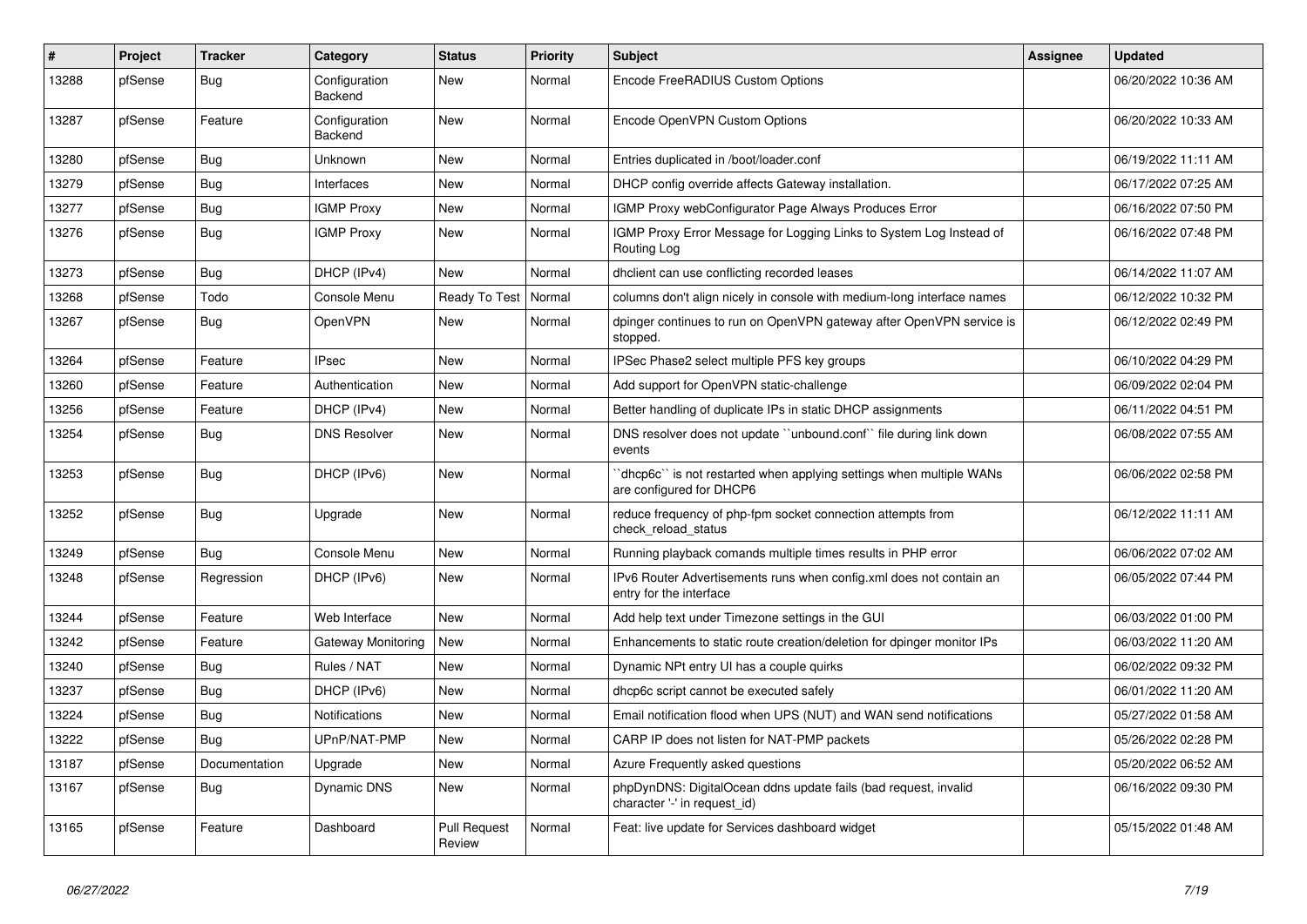| $\vert$ # | Project | <b>Tracker</b> | Category                                               | <b>Status</b>                 | <b>Priority</b> | <b>Subject</b>                                                                                           | <b>Assignee</b> | <b>Updated</b>      |
|-----------|---------|----------------|--------------------------------------------------------|-------------------------------|-----------------|----------------------------------------------------------------------------------------------------------|-----------------|---------------------|
| 13158     | pfSense | Bug            | Web Interface                                          | <b>New</b>                    | Normal          | Input validation error when applying limiter changes                                                     |                 | 05/14/2022 05:32 PM |
| 13124     | pfSense | Feature        | Web Interface                                          | Pull Request<br>Review        | Normal          | Option to wait for interface selection before displaying firewall rules                                  |                 | 05/17/2022 02:15 PM |
| 13091     | pfSense | Feature        | OpenVPN                                                | <b>New</b>                    | Normal          | RFE: Ability to specify the order of OpenVPN Authentication servers                                      |                 | 04/22/2022 04:30 PM |
| 13087     | pfSense | <b>Bug</b>     | OpenVPN                                                | New                           | Normal          | OpenVPN Server: hide WINS servers list when netbios option is<br>unchecked while WINS servers is checked |                 | 04/22/2022 10:29 AM |
| 13076     | pfSense | Bug            | Gateway Monitoring                                     | <b>New</b>                    | Normal          | Marking a gateway as down does not affect IPsec entries using gateway<br>groups                          |                 | 06/03/2022 10:32 AM |
| 13068     | pfSense | <b>Bug</b>     | Aliases / Tables                                       | <b>New</b>                    | Normal          | Error loading rules when URL Table IPs content is empty                                                  |                 | 04/17/2022 09:07 PM |
| 13067     | pfSense | <b>Bug</b>     | <b>FilterDNS</b>                                       | <b>New</b>                    | Normal          | filterdns resolve interval is twice the intended value                                                   |                 | 04/17/2022 07:45 PM |
| 13058     | pfSense | Todo           | Rules / NAT                                            | <b>New</b>                    | Normal          | Add static routes and directly connected networks back to policy route<br>negation rules                 |                 | 04/13/2022 08:05 AM |
| 13051     | pfSense | <b>Bug</b>     | <b>Traffic Shaper</b><br>(ALTQ)                        | New                           | Normal          | Firewall traffic shaper by interface selection unknow                                                    |                 | 04/12/2022 07:03 AM |
| 13046     | pfSense | <b>Bug</b>     | Rules / NAT                                            | <b>New</b>                    | Normal          | Floating rule applied to IPv6 interface with a SLAAC DHCPv6 gateway<br>reports error on boot             |                 | 04/11/2022 09:50 AM |
| 13017     | pfSense | Feature        | Packet Capture                                         | <b>New</b>                    | Normal          | Packet capture: add preview results while capture is running                                             |                 | 04/09/2022 11:08 AM |
| 13009     | pfSense | Feature        | OpenVPN                                                | <b>New</b>                    | Normal          | Add option for multiple remote addresses to OpenVPN Client                                               |                 | 03/31/2022 12:42 PM |
| 13003     | pfSense | Bug            | Hardware / Drivers                                     | New                           | Normal          | Malicious Driver Detection event on ixl driver                                                           |                 | 06/25/2022 05:00 PM |
| 12960     | pfSense | <b>Bug</b>     | Installer                                              | New                           | Normal          | VGA installer image defaults to serial console, serial console is default in<br><b>GUI settings</b>      |                 | 05/10/2022 03:19 PM |
| 12959     | pfSense | Bug            | DHCP (IPv4)                                            | Feedback                      | Normal          | dhoplease process wrongly update host file if client-hostname is empty                                   |                 | 03/28/2022 10:26 AM |
| 12950     | pfSense | <b>Bug</b>     | Routing                                                | New                           | Normal          | OpenVPN as default gateway does not get set at boot time                                                 |                 | 04/09/2022 05:46 PM |
| 12947     | pfSense | Bug            | DHCP (IPv6)                                            | <b>Pull Request</b><br>Review | Normal          | DHCP6 client does not take any action if the interface IPv6 address<br>changes during renewal            |                 | 06/27/2022 07:31 AM |
| 12938     | pfSense | <b>Bug</b>     | <b>IPv6 Router</b><br><b>Advertisements</b><br>(RADVD) | <b>New</b>                    | Normal          | MaxRtrAdvInterval would allow stale DNS servers to be deleted faster                                     |                 | 03/12/2022 09:37 AM |
| 12927     | pfSense | <b>Bug</b>     | OpenVPN                                                | New                           | Normal          | OpenVPN with OCSP enabled allows connections with revoked<br>certificates                                |                 | 03/24/2022 08:22 AM |
| 12926     | pfSense | <b>Bug</b>     | <b>Interfaces</b>                                      | Feedback                      | Normal          | Changing LAGG type on CARP interfaces makes VIPs go to an "init"<br><b>State</b>                         |                 | 03/10/2022 10:52 AM |
| 12922     | pfSense | Bug            | DHCP (IPv4)                                            | <b>New</b>                    | Normal          | Classless static routes received on DHCP WAN can override chosen<br>default gateway                      |                 | 03/28/2022 10:08 AM |
| 12905     | pfSense | Bug            | Web Interface                                          | New                           | Normal          | Add VLAN Re-assignment to Import Interface Mismatch Wizard                                               |                 | 03/07/2022 08:05 AM |
| 12903     | pfSense | Feature        | <b>Notifications</b>                                   | New                           | Normal          | alternative authentication methods for email notifications?                                              |                 | 03/07/2022 07:52 AM |
| 12888     | pfSense | <b>Bug</b>     | Rules / NAT                                            | <b>New</b>                    | Normal          | pfSense sends un-NATed packets during OpenVPN startup                                                    |                 | 03/01/2022 03:13 PM |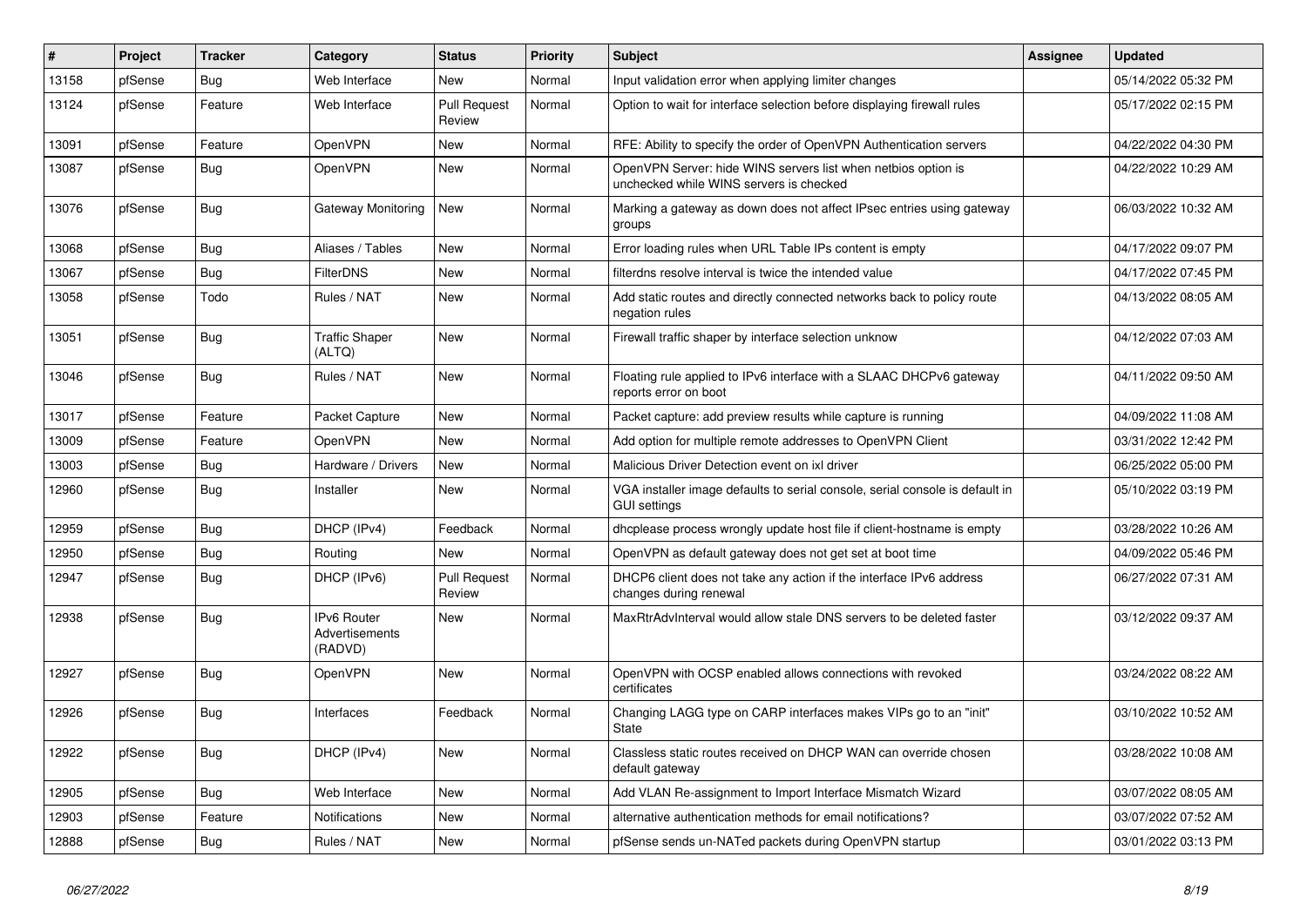| #     | Project | <b>Tracker</b> | Category                            | <b>Status</b> | Priority | <b>Subject</b>                                                                                | <b>Assignee</b> | <b>Updated</b>      |
|-------|---------|----------------|-------------------------------------|---------------|----------|-----------------------------------------------------------------------------------------------|-----------------|---------------------|
| 12878 | pfSense | <b>Bug</b>     | <b>Traffic Shaper</b><br>(ALTQ)     | Incomplete    | Normal   | Traffic shaping by interface, route queue bandwidth inbound, out by a<br>large factor.        |                 | 06/06/2022 07:03 AM |
| 12877 | pfSense | <b>Bug</b>     | Dynamic DNS                         | Feedback      | Normal   | Cloudflare DynDNS fails to update more than two addresses                                     |                 | 05/29/2022 06:56 PM |
| 12875 | pfSense | <b>Bug</b>     | Package System                      | New           | Normal   | Import zabbix-agent6 and zabbix-proxy6 from FreeBSD Ports                                     |                 | 05/28/2022 06:50 PM |
| 12874 | pfSense | Feature        | OpenVPN                             | New           | Normal   | OpenVPN RADIUS Framed-Pool                                                                    |                 | 02/25/2022 02:24 PM |
| 12857 | pfSense | <b>Bug</b>     | Gateways                            | New           | Normal   | Firewall gateway goes away when making changes to Bridge0 device                              |                 | 02/27/2022 11:20 AM |
| 12848 | pfSense | Feature        | Dynamic DNS                         | New           | Normal   | Evaluation of the DynDNS "Result Match" string                                                |                 | 02/22/2022 02:01 AM |
| 12829 | pfSense | <b>Bug</b>     | <b>Traffic Shaper</b><br>(Limiters) | Feedback      | Normal   | Dummynet kernel module fails to load after upgrade.                                           |                 | 03/17/2022 09:26 AM |
| 12828 | pfSense | Bug            | Wireless                            | <b>New</b>    | Normal   | pfSense keeps crashing (Fatal trap 12: page fault while in kernel mode)                       |                 | 02/21/2022 07:55 AM |
| 12823 | pfSense | <b>Bug</b>     | DHCP (IPv6)                         | New           | Normal   | Multiple DHCP6 WAN connections PPPoE interface 'defached' status                              |                 | 02/18/2022 05:39 AM |
| 12821 | pfSense | Regression     | Hardware / Drivers                  | Confirmed     | Normal   | Intel e1000 driver (em & igb) cannot pass VLAN0 tagged packets                                |                 | 06/05/2022 08:23 AM |
| 12797 | pfSense | <b>Bug</b>     | UPnP/NAT-PMP                        | New           | Normal   | UPnP+STUN forms invalid outbound NAT rules using the external<br>address discovered from STUN |                 | 02/15/2022 01:01 PM |
| 12796 | pfSense | Bug            | Upgrade                             | Confirmed     | Normal   | 2.5.2 -> 2.6.0 upgrade segfaults if certain packages are installed.                           |                 | 05/24/2022 07:43 AM |
| 12774 | pfSense | Bug            | Backup / Restore                    | New           | Normal   | Picture widget image is not saved in backup                                                   |                 | 04/04/2022 04:48 AM |
| 12768 | pfSense | Feature        | Upgrade                             | New           | Normal   | pfSense-repo: Make sure default config file exists                                            |                 | 05/17/2022 02:32 PM |
| 12764 | pfSense | Bug            | Gateways                            | New           | Normal   | VTI gateway status is pending after assigning the VTI interface                               |                 | 02/07/2022 05:41 AM |
| 12747 | pfSense | <b>Bug</b>     | Logging                             | New           | Normal   | System log is filled by sshguard                                                              |                 | 05/03/2022 03:08 AM |
| 12740 | pfSense | Bug            | FreeBSD                             | Incomplete    | Normal   | panic: esp input cb: Unexpected address family                                                |                 | 01/27/2022 01:19 PM |
| 12737 | pfSense | <b>Bug</b>     | Certificates                        | <b>New</b>    | Normal   | CApath is not defined by default in curl                                                      |                 | 05/17/2022 02:30 PM |
| 12730 | pfSense | Bug            | <b>Captive Portal</b>               | New           | Normal   | RADIUS accounting does not work if WAN is down                                                |                 | 01/26/2022 05:13 AM |
| 12726 | pfSense | <b>Bug</b>     | Authentication                      | New           | Normal   | LDAP select container button auto populate                                                    |                 | 01/25/2022 01:48 PM |
| 12708 | pfSense | Bug            | Aliases / Tables                    | New           | Normal   | alias with non resolving DNS entry breaks underlying pf table                                 |                 | 02/20/2022 06:13 PM |
| 12705 | pfSense | <b>Bug</b>     | <b>IPsec</b>                        | Incomplete    | Normal   | ECDSA certificate does not work for IPSec VPN phase 1                                         |                 | 01/24/2022 03:22 PM |
| 12679 | pfSense | Feature        | Interfaces                          | New           | Normal   | Remind user to update DHCPv6 range when changing interface IPv6<br>prefix                     |                 | 01/12/2022 07:36 AM |
| 12676 | pfSense | Feature        | Rules / NAT                         | New           | Normal   | Add the Tagged option on the Port Forward rules edit page                                     |                 | 01/11/2022 05:52 AM |
| 12665 | pfSense | Feature        | Rules / NAT                         | New           | Normal   | Ability to add custom pf rules from the GUI                                                   |                 | 01/07/2022 09:30 AM |
| 12648 | pfSense | <b>Bug</b>     | Captive Portal                      | New           | Normal   | Undocumented variables 'listenporthttp' and 'listenporthttps'                                 |                 | 12/28/2021 10:44 AM |
| 12625 | pfSense | Feature        | Logging                             | New           | Normal   | Granular logging options for default firewall rules.                                          |                 | 12/21/2021 06:39 PM |
| 12612 | pfSense | <b>Bug</b>     | <b>DNS Resolver</b>                 | New           | Normal   | DNS Resolver is restarted during every "rc.newwanip" event                                    |                 | 06/03/2022 07:13 AM |
| 12602 | pfSense | Feature        | Dynamic DNS                         | New           | Normal   | DHCPv6 should allow DDNS Client updates for hosts                                             |                 | 12/15/2021 11:00 AM |
| 12600 | pfSense | Feature        | Aliases / Tables                    | New           | Normal   | allow custom mask for a network alias created from a FQDN                                     |                 | 12/15/2021 10:50 AM |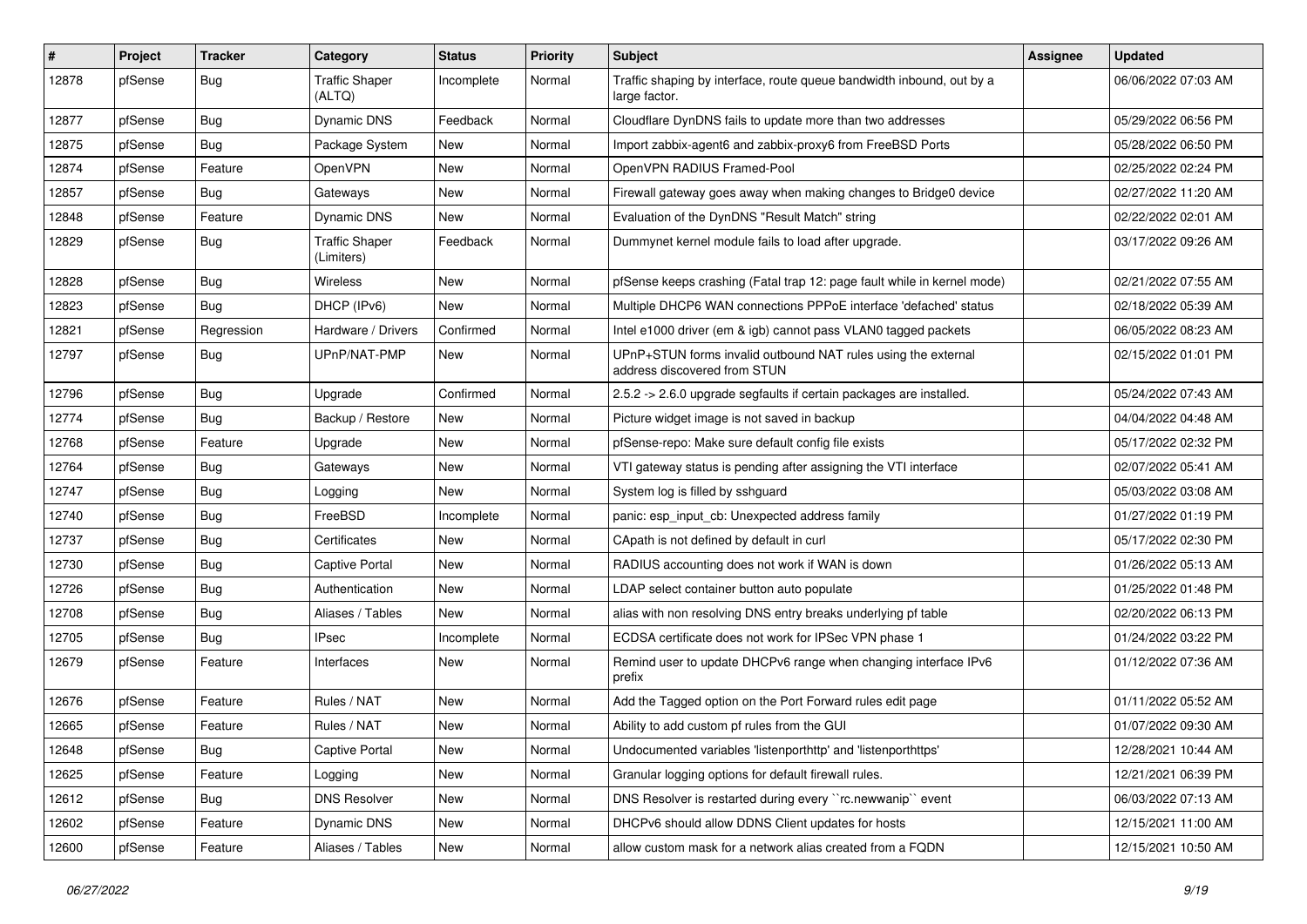| $\#$  | Project | <b>Tracker</b> | Category                        | <b>Status</b>                 | <b>Priority</b> | <b>Subject</b>                                                                                                                   | <b>Assignee</b> | <b>Updated</b>      |
|-------|---------|----------------|---------------------------------|-------------------------------|-----------------|----------------------------------------------------------------------------------------------------------------------------------|-----------------|---------------------|
| 12581 | pfSense | Regression     | DHCP (IPv6)                     | New                           | Normal          | CARP IPv6 assigned address does not get advertised to endpoints with<br>RADV                                                     |                 | 12/16/2021 02:34 PM |
| 12563 | pfSense | Bug            | OpenVPN                         | New                           | Normal          | OpenVPN server doesn't support Framed-IPv6-Address RADIUS attribute                                                              |                 | 12/03/2021 11:19 AM |
| 12553 | pfSense | Feature        | Backup / Restore                | New                           | Normal          | Auto Config Backup: Allow selecting multiple backups for deletion                                                                |                 | 02/22/2022 04:27 AM |
| 12552 | pfSense | Bug            | OpenVPN                         | New                           | Normal          | 'Pull DNS" option within OpenVPN client does not cause pfSense to use<br>DNS servers assigned by remote OpenVPN server           |                 | 12/08/2021 08:45 AM |
| 12543 | pfSense | Bug            | Web Interface                   | Feedback                      | Normal          | Deleteing a Outbound NAT rule gave me an empty rule and displayed<br>php error in UI.                                            |                 | 02/14/2022 04:36 AM |
| 12542 | pfSense | <b>Bug</b>     | <b>Virtual IP Addresses</b>     | <b>New</b>                    | Normal          | Cannot assign a same IPv6 Link-Local address to different interfaces                                                             |                 | 11/25/2021 01:41 AM |
| 12535 | pfSense | Documentation  | Routing                         | New                           | Normal          | Negate Rules function does not match the description                                                                             |                 | 11/19/2021 02:03 PM |
| 12519 | pfSense | <b>Bug</b>     | Authentication                  | New                           | Normal          | Fail authentication using special character in password via the LDAP<br>connector                                                |                 | 11/12/2021 07:39 AM |
| 12509 | pfSense | <b>Bug</b>     | OpenVPN                         | <b>New</b>                    | Normal          | Deffered authentication does not work with auth-gen-token external-auth<br>or pusk "auth-token"                                  |                 | 11/08/2021 04:01 AM |
| 12508 | pfSense | Bug            | <b>DHCP Relay</b>               | <b>New</b>                    | Normal          | DHCP Relay over VPN                                                                                                              |                 | 11/06/2021 11:25 AM |
| 12504 | pfSense | <b>Bug</b>     | Interfaces                      | <b>New</b>                    | Normal          | BCM57412 NetXtreme-E 10Gb RDMA Ethernet controller issue                                                                         |                 | 11/05/2021 04:51 AM |
| 12483 | pfSense | <b>Bug</b>     | Configuration<br><b>Backend</b> | <b>New</b>                    | Normal          | GUI creates inconsistent config.xml                                                                                              |                 | 10/23/2021 06:48 AM |
| 12473 | pfSense | Feature        | <b>IPsec</b>                    | <b>New</b>                    | Normal          | Allow user adjustment of IPsec Keep Alive periodic checks                                                                        |                 | 12/22/2021 05:59 AM |
| 12467 | pfSense | Bug            | <b>Captive Portal</b>           | <b>New</b>                    | Normal          | CP error on client disconnect after reboot                                                                                       |                 | 10/17/2021 05:35 AM |
| 12464 | pfSense | <b>Bug</b>     | Logging                         | <b>Pull Request</b><br>Review | Normal          | Syslog Auth messages are sent as Emergency Level                                                                                 |                 | 05/17/2022 02:20 PM |
| 12459 | pfSense | Todo           | <b>Virtual IP Addresses</b>     | <b>New</b>                    | Normal          | Add IP Alias subnet input validation                                                                                             |                 | 10/15/2021 09:35 AM |
| 12458 | pfSense | Feature        | Authentication                  | <b>New</b>                    | Normal          | Use "unixHomeDirectory" instead of "homeDirectory" when LDAP<br>authentication server is Active Directory                        |                 | 10/15/2021 08:18 AM |
| 12451 | pfSense | Bug            | <b>Virtual IP Addresses</b>     | <b>New</b>                    | Normal          | deleteVIP() does not check RFC2136 Update Source                                                                                 |                 | 10/13/2021 10:06 AM |
| 12436 | pfSense | <b>Bug</b>     | <b>PPPoE Server</b>             | <b>New</b>                    | Normal          | Pppoe server config gui does not allow setting of chap authentication, and<br>sets the network start address for allocation to 0 |                 | 10/21/2021 08:15 AM |
| 12421 | pfSense | <b>Bug</b>     | Rules / NAT                     | <b>New</b>                    | Normal          | IPV6 limiter bug                                                                                                                 |                 | 10/02/2021 08:44 AM |
| 12401 | pfSense | <b>Bug</b>     | <b>Traffic Graphs</b>           | <b>New</b>                    | Normal          | Traffic graphs with untagged and tagged VLAN on same interface                                                                   |                 | 09/23/2021 09:18 PM |
| 12382 | pfSense | Regression     | OpenVPN                         | New                           | Normal          | Certificate Depth checking creates OpenVPN micro-outages every time a<br>user authenticates after 2.5.2 upgrade                  |                 | 01/17/2022 04:17 AM |
| 12367 | pfSense | Todo           | Installer                       | <b>New</b>                    | Normal          | ZFS: Do not show memstick disk on target list                                                                                    |                 | 09/13/2021 07:37 AM |
| 12357 | pfSense | Bug            | Captive Portal                  | <b>New</b>                    | Normal          | Captive Portal popup Logout button loads full login page in popup when<br>clicked                                                |                 | 10/27/2021 12:10 PM |
| 12300 | pfSense | Feature        | Hardware / Drivers              | <b>New</b>                    | Normal          | Add Aquantia Atlantic driver to pfsense                                                                                          |                 | 09/14/2021 06:49 AM |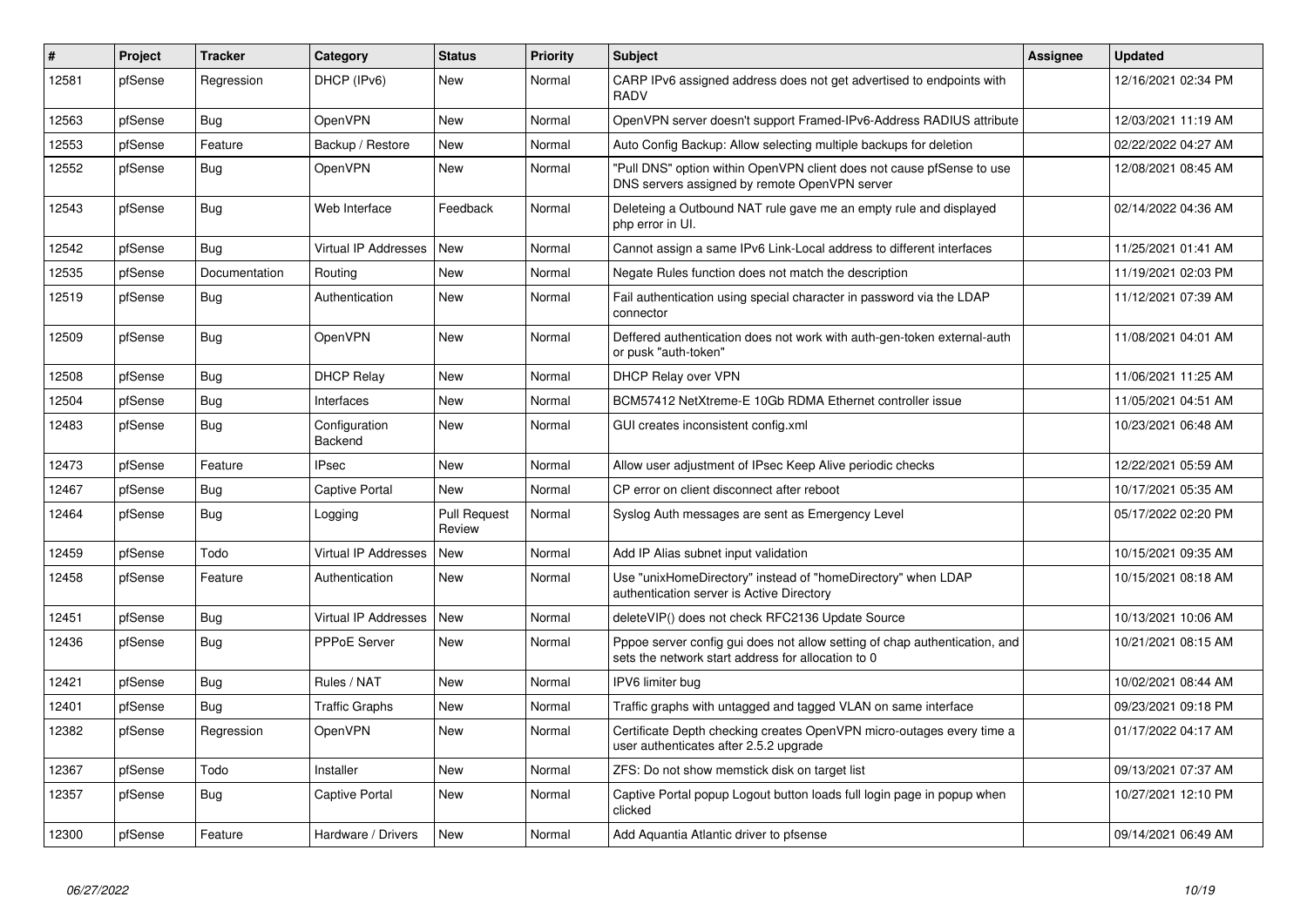| ∦     | <b>Project</b> | <b>Tracker</b> | Category                | <b>Status</b>                 | <b>Priority</b> | <b>Subject</b>                                                                                           | Assignee | <b>Updated</b>      |
|-------|----------------|----------------|-------------------------|-------------------------------|-----------------|----------------------------------------------------------------------------------------------------------|----------|---------------------|
| 12283 | pfSense        | <b>Bug</b>     | Authentication          | New                           | Normal          | LDAP/RADIUS authentication servers configuration does not allow source<br>IP address to be specified     |          | 08/20/2021 01:15 AM |
| 12259 | pfSense        | Bug            | <b>Operating System</b> | New                           | Normal          | Intel em NICs Suffering Performance Degradation on FreeBSD12                                             |          | 02/25/2022 09:28 PM |
| 12249 | pfSense        | Bug            | Backup / Restore        | <b>New</b>                    | Normal          | HAProxy causing failed ACB backups                                                                       |          | 11/15/2021 11:58 PM |
| 12243 | pfSense        | Todo           | Package System          | <b>New</b>                    | Normal          | Implement "plugin interfaces()"                                                                          |          | 02/07/2022 03:50 AM |
| 12215 | pfSense        | Regression     | OpenVPN                 | Feedback                      | Normal          | OpenVPN does not resync when running on a gateway group                                                  |          | 12/22/2021 05:49 AM |
| 12190 | pfSense        | Feature        | Rules / NAT             | New                           | Normal          | Add ability to reference ipv6 prefix in firewall rules and aliases                                       |          | 08/05/2021 01:47 PM |
| 12176 | pfSense        | Todo           | Interfaces              | <b>Pull Request</b><br>Review | Normal          | Hide WireGuard interfaces on appropriate pages                                                           |          | 08/11/2021 12:52 AM |
| 12139 | pfSense        | Feature        | <b>DNS Forwarder</b>    | New                           | Normal          | Add support in for specifying a DNSMASQ configuration file                                               |          | 07/16/2021 09:45 PM |
| 12122 | pfSense        | <b>Bug</b>     | Web Interface           | New                           | Normal          | Perform greedy actions asychronously                                                                     |          | 07/10/2021 01:10 PM |
| 12121 | pfSense        | Feature        | OpenVPN                 | New                           | Normal          | Wider "local network(s)" fields in OpenVPN server configuration                                          |          | 07/19/2021 07:37 AM |
| 12120 | pfSense        | Feature        | <b>DHCP Relay</b>       | New                           | Normal          | Permit several sets of destination DHCP servers in DHCP relay                                            |          | 07/11/2021 05:41 PM |
| 12095 | pfSense        | Bug            | Authentication          | New                           | Normal          | Memory leak in pcscd                                                                                     |          | 06/01/2022 01:01 PM |
| 12091 | pfSense        | Feature        | Authentication          | <b>New</b>                    | Normal          | RFE: Add support for sssd authentication                                                                 |          | 12/10/2021 04:55 PM |
| 12077 | pfSense        | Feature        | Gateways                | New                           | Normal          | Allow stick-connections per gateway group                                                                |          | 06/24/2021 08:45 AM |
| 12056 | pfSense        | <b>Bug</b>     | Logging                 | <b>New</b>                    | Normal          | Filterlog says "Unknown Option %u"                                                                       |          | 06/18/2021 05:51 AM |
| 12055 | pfSense        | Feature        | Virtual IP Addresses    | Feedback                      | Normal          | Option to disable XMLRPC Sync for Loopback Virtual IPs                                                   |          | 06/18/2021 09:05 AM |
| 11974 | pfSense        | Feature        | <b>XMLRPC</b>           | <b>New</b>                    | Normal          | XMLRPC synchronization for igmmproxy settings                                                            |          | 05/29/2021 03:58 PM |
| 11960 | pfSense        | Bug            | Gateway Monitoring      | Feedback                      | Normal          | Gateway Monitoring Traffic Goes Out Default Gateway                                                      |          | 12/20/2021 05:43 AM |
| 11956 | pfSense        | Feature        | Web Interface           | <b>New</b>                    | Normal          | "add" button in the top of pages with many user-added items                                              |          | 07/10/2021 01:01 PM |
| 11954 | pfSense        | Feature        | <b>IGMP Proxy</b>       | New                           | Normal          | Multicast limits                                                                                         |          | 05/25/2021 12:36 AM |
| 11953 | pfSense        | <b>Bug</b>     | <b>IGMP Proxy</b>       | New                           | Normal          | XG-1541 crashes when igmpproxy is enabled and network interfaces<br>status change                        |          | 05/24/2021 04:55 PM |
| 11927 | pfSense        | Feature        | DHCP (IPv4)             | Feedback                      | Normal          | Allow DHCP not to serve a gateway - small fix                                                            |          | 01/03/2022 04:17 PM |
| 11925 | pfSense        | <b>Bug</b>     | OpenVPN                 | New                           | Normal          | Calling-Station-Id always set to WAN IP                                                                  |          | 05/14/2021 09:27 AM |
| 11876 | pfSense        | Feature        | Hardware / Drivers      | New                           | Normal          | OpenSSL does not use QAT acceleration on pfSense Plus<br>21.02-RELEASE-p1 or 21.05-DEVELOPMENT           |          | 05/03/2021 08:02 AM |
| 11872 | pfSense        | Bug            | Interfaces              | <b>New</b>                    | Normal          | gif interfaces reporting incorrect traffic counters                                                      |          | 12/30/2021 04:00 AM |
| 11856 | pfSense        | Feature        | Diagnostics             | New                           | Normal          | Replace/add Alias or DNS names for known LAN addresses in the State<br>table                             |          | 04/27/2021 08:01 AM |
| 11786 | pfSense        | <b>Bug</b>     | Services                | New                           | Normal          | SSH incomplete setup and startup fail while recovering XML backup in a<br>fresh install of pfSense 2.5.0 |          | 04/17/2021 01:36 PM |
| 11778 | pfSense        | <b>Bug</b>     | OpenVPN                 | <b>New</b>                    | Normal          | OpenVPN uses 100% CPU after experiencing packet loss                                                     |          | 02/28/2022 07:38 AM |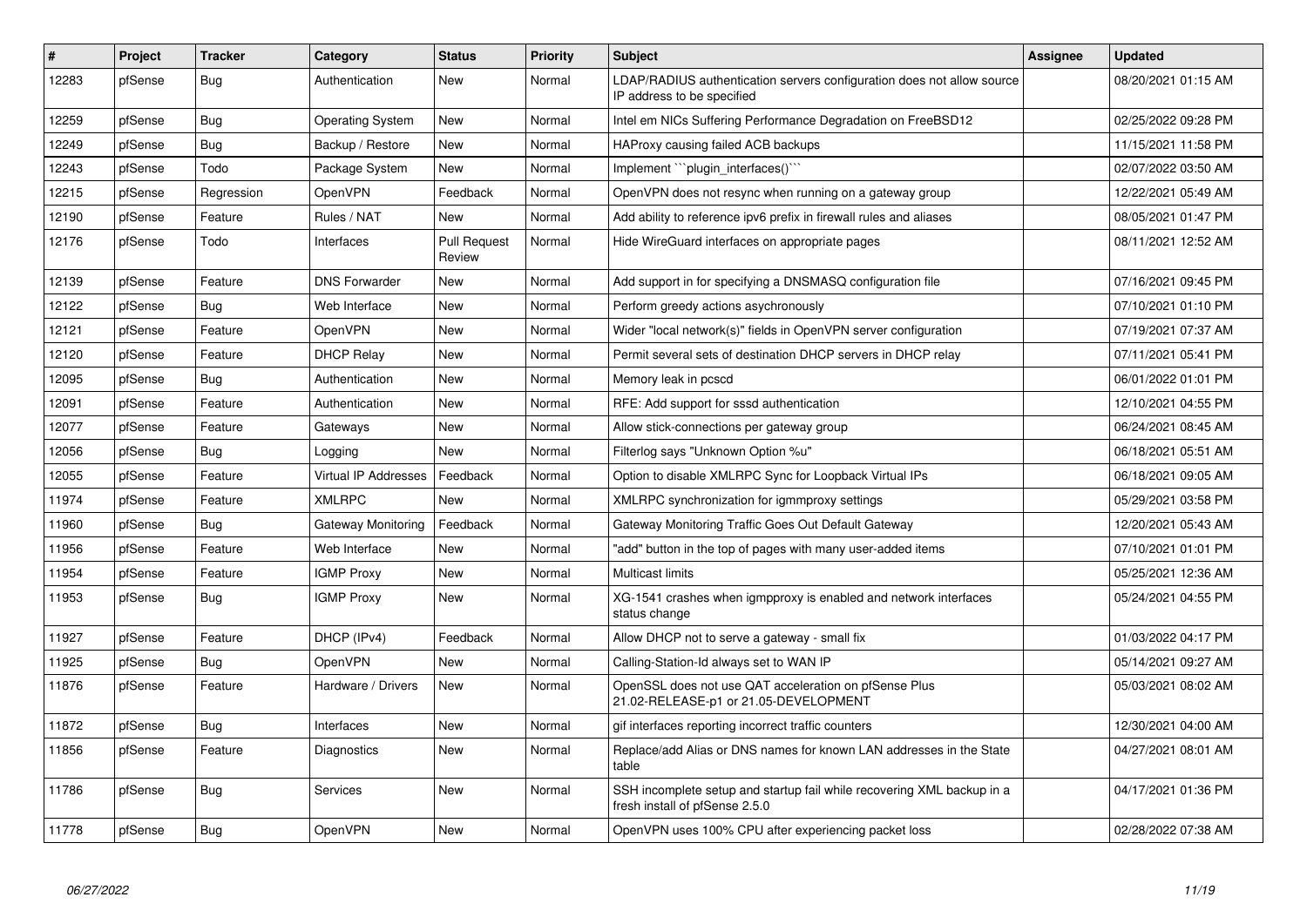| #     | Project | <b>Tracker</b> | Category              | <b>Status</b> | <b>Priority</b> | <b>Subject</b>                                                                                                                                                                                  | <b>Assignee</b> | <b>Updated</b>      |
|-------|---------|----------------|-----------------------|---------------|-----------------|-------------------------------------------------------------------------------------------------------------------------------------------------------------------------------------------------|-----------------|---------------------|
| 11761 | pfSense | <b>Bug</b>     | L2TP                  | New           | Normal          | L2TP/IPsec VPN : PPP LCP negotiation occurs before user<br>authentication                                                                                                                       |                 | 03/31/2021 04:52 AM |
| 11759 | pfSense | Bug            | Dashboard             | New           | Normal          | Traffic graphs on dashboard double upload on pppoe links                                                                                                                                        |                 | 12/30/2021 04:00 AM |
| 11757 | pfSense | Feature        | <b>XMLRPC</b>         | New           | Normal          | Allow XMLRPC sync to bypass default auth server in favor of local<br>database                                                                                                                   |                 | 03/30/2021 03:18 PM |
| 11731 | pfSense | Bug            | Hardware / Drivers    | New           | Normal          | Missing support for Realtek USB NICs                                                                                                                                                            |                 | 03/30/2021 04:32 AM |
| 11730 | pfSense | <b>Bug</b>     | Web Interface         | New           | Normal          | Improve visibility of option selections in dark themes                                                                                                                                          |                 | 03/25/2021 09:38 PM |
| 11724 | pfSense | <b>Bug</b>     | Package System        | New           | Normal          | Packages unexpectedly removed when changing update branches                                                                                                                                     |                 | 03/29/2021 08:09 AM |
| 11717 | pfSense | Bug            | Rules / NAT           | <b>New</b>    | Normal          | Incorrect port forwarding rules if Destination port alias is not equal to<br>Redirect target port alias                                                                                         |                 | 03/22/2021 06:06 AM |
| 11715 | pfSense | Bug            | OpenVPN               | New           | Normal          | OpenVPN MTU                                                                                                                                                                                     |                 | 03/22/2021 01:35 AM |
| 11666 | pfSense | <b>Bug</b>     | Logging               | New           | Normal          | GUI Firewall log search not parsing filter.log beyond hard coded limit                                                                                                                          |                 | 03/12/2021 11:38 AM |
| 11657 | pfSense | <b>Bug</b>     | Interfaces            | <b>New</b>    | Normal          | netmap_ring_reinit error                                                                                                                                                                        |                 | 03/18/2021 10:32 PM |
| 11641 | pfSense | <b>Bug</b>     | Interfaces            | New           | Normal          | On xn based interfaces without the VLANMTU flag the first VLAN tag<br>defined does not follow the parent interface MTU settings. All subsequent<br>VLAN tags follow the parent interface's MTU. |                 | 03/09/2021 06:42 PM |
| 11625 | pfSense | Feature        | OpenVPN               | <b>New</b>    | Normal          | Cisco-AVPair aliases support                                                                                                                                                                    |                 | 03/05/2021 12:35 AM |
| 11619 | pfSense | <b>Bug</b>     | Upgrade               | New           | Normal          | Unable to upgrade 2.4.4-p3 to 2.5/21.02-p1                                                                                                                                                      |                 | 08/15/2021 10:00 AM |
| 11604 | pfSense | Feature        | WireGuard             | New           | Normal          | WireGuard Dynamic Listen Port Randomization                                                                                                                                                     |                 | 03/19/2021 10:59 AM |
| 11556 | pfSense | <b>Bug</b>     | Rules / NAT           | New           | Normal          | Kill all states associated with a NAT address                                                                                                                                                   |                 | 03/19/2021 10:29 AM |
| 11548 | pfSense | <b>Bug</b>     | Rules / NAT           | <b>New</b>    | Normal          | "rule expands to no valid combination" error from port forward automatic<br>rule mixing IPv4 and IPv6 elements                                                                                  |                 | 02/27/2021 03:18 PM |
| 11541 | pfSense | <b>Bug</b>     | OpenVPN               | New           | Normal          | OpenVPN status does not work properly when set to TCP and Concurrent<br>Connections $= 1$                                                                                                       |                 | 03/02/2021 02:27 PM |
| 11503 | pfSense | <b>Bug</b>     | OpenVPN               | <b>New</b>    | Normal          | Using multiple authentication backends on an OpenVPN server fails                                                                                                                               |                 | 02/23/2021 12:23 PM |
| 11473 | pfSense | <b>Bug</b>     | Web Interface         | New           | Normal          | System Activity shows invalid data on SG-3100                                                                                                                                                   |                 | 02/19/2021 08:12 PM |
| 11430 | pfSense | <b>Bug</b>     | Interfaces            | New           | Normal          | PHP console spam after Assigning Interfaces                                                                                                                                                     |                 | 10/09/2021 10:37 AM |
| 11429 | pfSense | <b>Bug</b>     | Web Interface         | New           | Normal          | System Log / Settings form activates "Reset Log Files" button on enter                                                                                                                          |                 | 10/28/2021 01:35 PM |
| 11412 | pfSense | <b>Bug</b>     | Interfaces            | <b>New</b>    | Normal          | LLDPD Package Doesn't Work with Switchports                                                                                                                                                     |                 | 02/12/2021 08:12 PM |
| 11379 | pfSense | Feature        | <b>Captive Portal</b> | New           | Normal          | <b>Template Roll Printer</b>                                                                                                                                                                    |                 | 02/07/2021 05:26 AM |
| 11363 | pfSense | <b>Bug</b>     | Installer             | New           | Normal          | Clean Install 2.5.0 fails due to hardware incompability                                                                                                                                         |                 | 02/04/2021 11:06 AM |
| 11335 | pfSense | <b>Bug</b>     | Interfaces            | New           | Normal          | Spoofing the MAC on a LAGG interface does not work for some NIC<br>types.                                                                                                                       |                 | 01/29/2021 09:10 AM |
| 11324 | pfSense | Feature        | Logging               | <b>New</b>    | Normal          | Separate syslog "Remote log servers" Parameters                                                                                                                                                 |                 | 01/27/2021 10:47 AM |
| 11302 | pfSense | Feature        | WireGuard             | New           | Normal          | WireGuard XMLRPC sync                                                                                                                                                                           |                 | 03/19/2021 10:59 AM |
| 11280 | pfSense | Todo           | WireGuard             | New           | Normal          | Add WireGuard to ALTQ list                                                                                                                                                                      |                 | 04/27/2021 12:32 PM |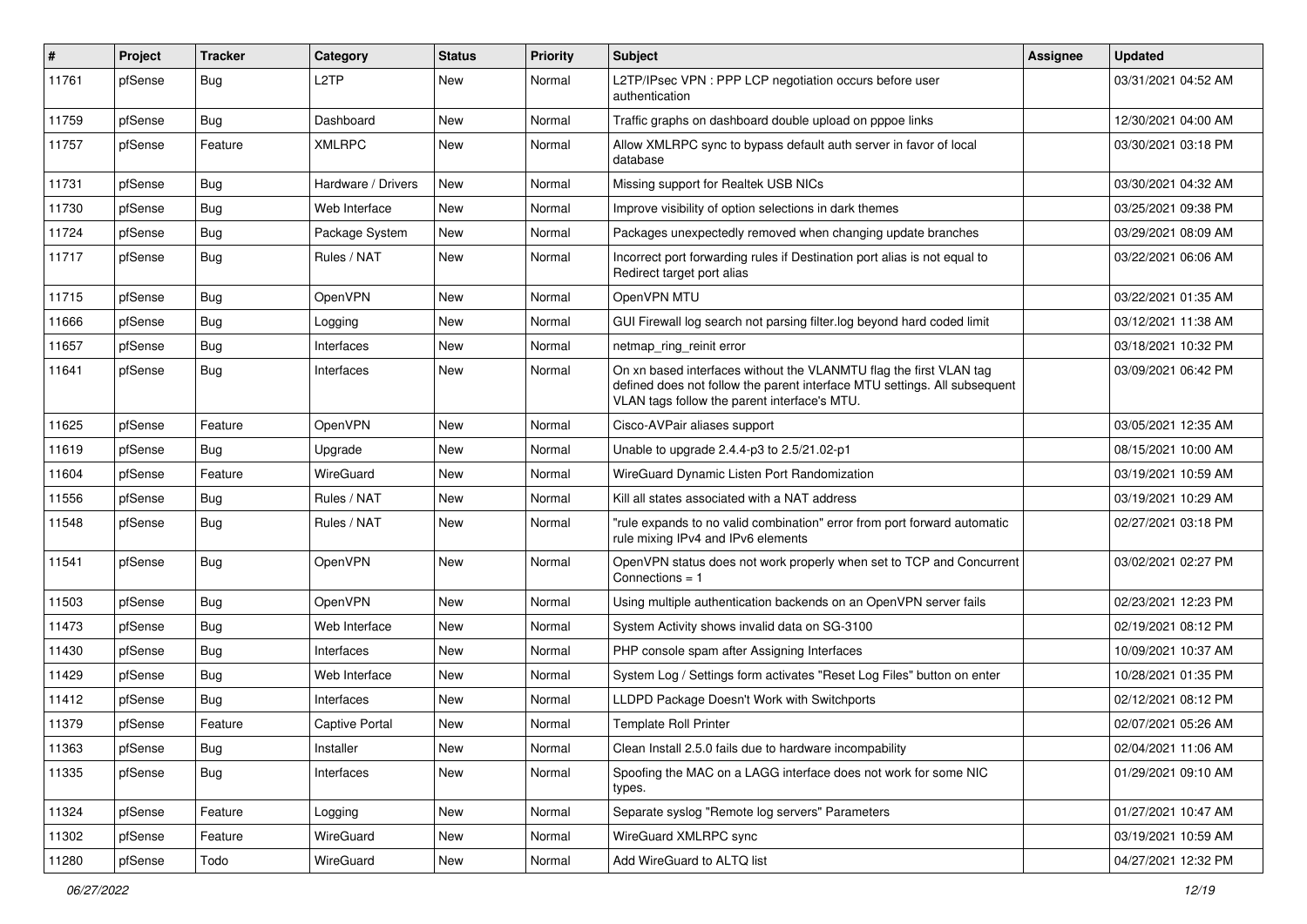| #     | Project | <b>Tracker</b> | Category                            | <b>Status</b> | <b>Priority</b> | <b>Subject</b>                                                                                                                   | <b>Assignee</b> | <b>Updated</b>      |
|-------|---------|----------------|-------------------------------------|---------------|-----------------|----------------------------------------------------------------------------------------------------------------------------------|-----------------|---------------------|
| 11268 | pfSense | <b>Bug</b>     | Web Interface                       | New           | Normal          | Cookie named 'id' prevents Edit form fields being set properly                                                                   |                 | 09/03/2021 06:16 AM |
| 11262 | pfSense | Feature        | Rules / NAT                         | New           | Normal          | Time Based Rules - selects all days in the current month                                                                         |                 | 04/27/2021 12:32 PM |
| 11257 | pfSense | Feature        | Upgrade                             | New           | Normal          | Installed Packages: Update all button                                                                                            |                 | 01/18/2021 10:45 AM |
| 11243 | pfSense | Feature        | Interfaces                          | New           | Normal          | individual pfctl snort2c tables per interface only blocking IPs for specific<br>interface when a rule triggers in snort/suricata |                 | 01/14/2021 03:02 PM |
| 11232 | pfSense | Bug            | <b>Operating System</b>             | New           | Normal          | Fix pfSense_fsync                                                                                                                |                 | 01/08/2021 08:53 AM |
| 11203 | pfSense | <b>Bug</b>     | Certificates                        | New           | Normal          | certificate manager very slow                                                                                                    |                 | 12/31/2020 11:57 AM |
| 11192 | pfSense | <b>Bug</b>     | <b>Traffic Shaper</b><br>(Limiters) | Feedback      | Normal          | Using Limiters causes out of order packets within one TCP or UDP flow                                                            |                 | 01/06/2021 12:09 AM |
| 11189 | pfSense | Feature        | <b>Captive Portal</b>               | New           | Normal          | Captive Portal - Tarpit option                                                                                                   |                 | 12/23/2020 06:44 PM |
| 11184 | pfSense | Bug            | FreeBSD                             | New           | Normal          | PF: State policy cannot be configurable                                                                                          |                 | 02/09/2021 02:43 AM |
| 11177 | pfSense | <b>Bug</b>     | <b>Dynamic DNS</b>                  | New           | Normal          | DDNSv6 not using Check IP Services                                                                                               |                 | 12/21/2020 05:02 AM |
| 11174 | pfSense | <b>Bug</b>     | <b>Traffic Shaper</b><br>(ALTQ)     | Feedback      | Normal          | Incorrect traffic shaping on pppoe interface                                                                                     |                 | 12/21/2020 11:21 PM |
| 11149 | pfSense | Bug            | <b>DHCP Relay</b>                   | New           | Normal          | DHCP relay won't start with DHCP server behind gateway                                                                           |                 | 03/22/2021 05:13 AM |
| 11147 | pfSense | Bug            | <b>Dynamic DNS</b>                  | New           | Normal          | Domeneshop DynDNS IPv4 and IPv6                                                                                                  |                 | 12/09/2020 11:47 PM |
| 11139 | pfSense | Documentation  | Interfaces                          | New           | Normal          | <b>Bridges and VLANs</b>                                                                                                         |                 | 12/07/2020 12:32 PM |
| 11110 | pfSense | <b>Bug</b>     | Backup / Restore                    | New           | Normal          | Backup file should be checked before restoring a specific area                                                                   |                 | 12/05/2020 02:50 PM |
| 11084 | pfSense | Feature        | <b>Dynamic DNS</b>                  | New           | Normal          | Dynamic DNS include option to specify virtual IP addresses                                                                       |                 | 11/19/2020 01:26 PM |
| 11056 | pfSense | Feature        | Interfaces                          | New           | Normal          | Add option to disable flow-control on interfaces in GUI                                                                          |                 | 11/11/2020 04:41 PM |
| 10980 | pfSense | <b>Bug</b>     | <b>Operating System</b>             | New           | Normal          | rc.local is executed at login by rc.initial, and not at boot time.                                                               |                 | 10/19/2020 09:39 AM |
| 10962 | pfSense | Feature        | Dynamic DNS                         | New           | Normal          | Add Cpanel support for Dynamic DNS Clients                                                                                       |                 | 12/28/2020 01:56 PM |
| 10890 | pfSense | Feature        | Interfaces                          | New           | Normal          | Allow multiple assigned interfaces to track status of a single switch port                                                       |                 | 09/14/2020 07:20 AM |
| 10843 | pfSense | Feature        | Authentication                      | New           | Normal          | Allow user manager settings to specify multiple authentication servers                                                           |                 | 01/13/2022 07:22 AM |
| 10839 | pfSense | Feature        | <b>Traffic Shaper</b><br>(ALTQ)     | New           | Normal          | Add popular messengers to the Traffic Shaper Wizard                                                                              |                 | 08/18/2020 10:07 AM |
| 10833 | pfSense | <b>Bug</b>     | Configuration<br>Backend            | New           | Normal          | unbound exits on configuration error when link status flaps on LAN<br>interface                                                  |                 | 08/13/2020 11:53 PM |
| 10822 | pfSense | <b>Bug</b>     | DHCP (IPv6)                         | New           | Normal          | Deprecated IPv6 prefix won't be announced as deprecated to clients                                                               |                 | 08/10/2020 09:23 AM |
| 10805 | pfSense | Feature        | Hardware / Drivers                  | New           | Normal          | Intel QAT (QuickAssist) encryption support for PfSense                                                                           |                 | 07/31/2020 03:13 PM |
| 10765 | pfSense | <b>Bug</b>     | Authentication                      | New           | Normal          | Ampersands in Idap extended query are escaped twice                                                                              |                 | 09/02/2020 07:55 AM |
| 10729 | pfSense | <b>Bug</b>     | Package System                      | New           | Normal          | Certificate verification failed for pkg.freebsd.org                                                                              |                 | 07/05/2020 01:12 AM |
| 10726 | pfSense | <b>Bug</b>     | Rules / NAT                         | New           | Normal          | Sticky-connections option is bugged - sticky-address cannot be redefined                                                         |                 | 11/12/2020 10:12 AM |
| 10718 | pfSense | Feature        | <b>Notifications</b>                | New           | Normal          | Email notifications - add new field to enter a from: name                                                                        |                 | 07/01/2020 09:08 AM |
| 10715 | pfSense | <b>Bug</b>     | <b>DHCP Relay</b>                   | New           | Normal          | DHCPv6 relay always uses the "first" IPv6 address of an interface                                                                |                 | 06/29/2020 05:01 AM |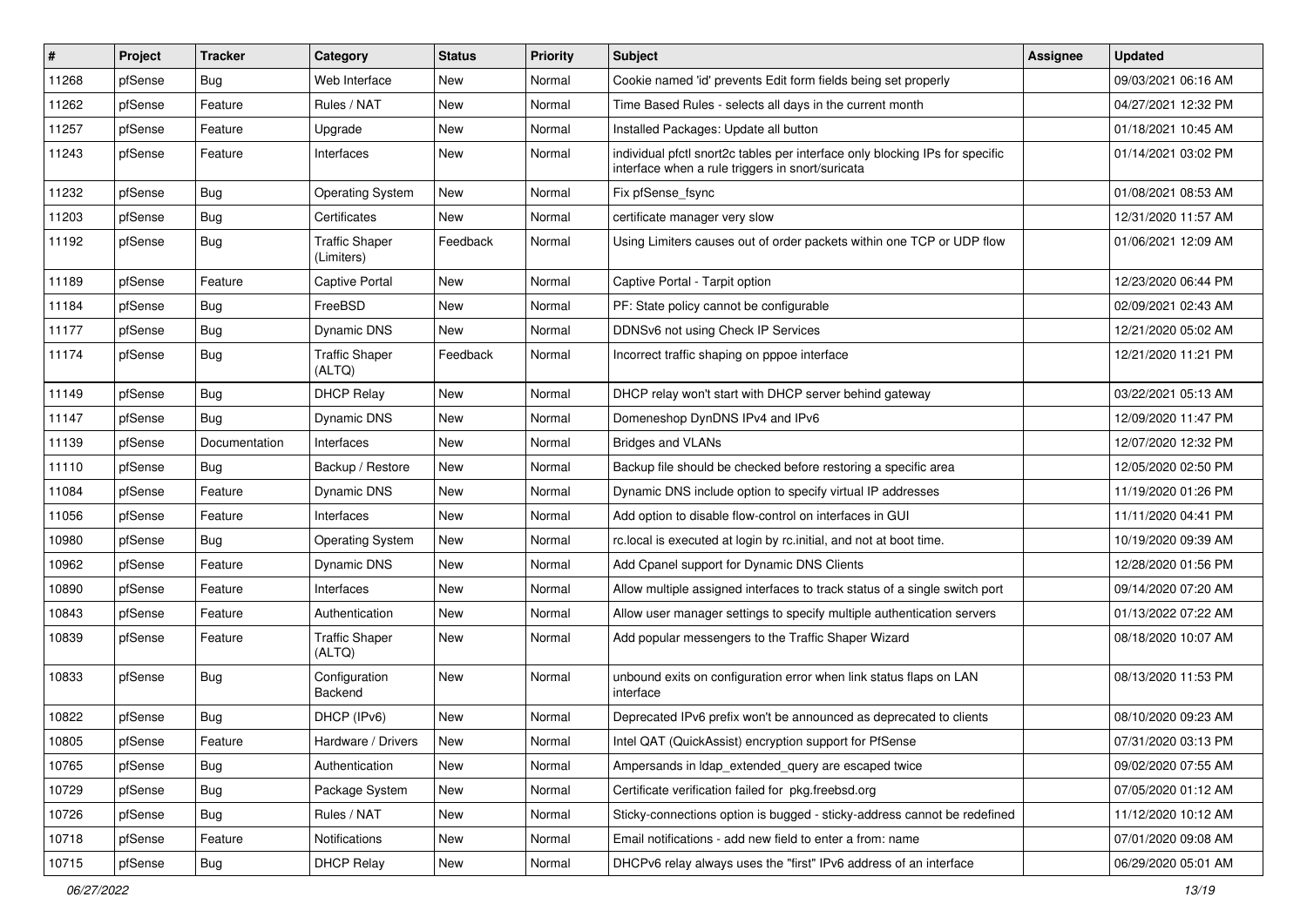| $\#$  | Project | <b>Tracker</b> | Category                     | <b>Status</b> | <b>Priority</b> | <b>Subject</b>                                                                                                    | <b>Assignee</b> | <b>Updated</b>      |
|-------|---------|----------------|------------------------------|---------------|-----------------|-------------------------------------------------------------------------------------------------------------------|-----------------|---------------------|
| 10714 | pfSense | Bug            | DHCP (IPv6)                  | New           | Normal          | radvd only gives out the prefix of the "first" IPv6 address of an interface                                       |                 | 10/06/2020 01:03 PM |
| 10712 | pfSense | <b>Bug</b>     | Rules / NAT                  | <b>New</b>    | Normal          | default allow LAN IPv6 to any" rule does not work right after boot when<br>using IPv6 PD                          |                 | 06/30/2020 12:17 AM |
| 10671 | pfSense | <b>Bug</b>     | <b>Operating System</b>      | New           | Normal          | pfsense 2.4.5 1 does not boot on Gen2 2012R2 HyperV VM                                                            |                 | 05/09/2021 06:39 AM |
| 10651 | pfSense | Feature        | OpenVPN                      | <b>New</b>    | Normal          | Remove/replace deprecated OpenVPN options                                                                         |                 | 06/10/2020 11:32 AM |
| 10624 | pfSense | <b>Bug</b>     | <b>DNS Resolver</b>          | New           | Normal          | Unbound configuration memory leak with python module + register DHCP<br>leases active                             |                 | 02/26/2021 10:27 AM |
| 10621 | pfSense | Feature        | Hardware / Drivers           | Feedback      | Normal          | Update system.inc/system_identify_specific_platform() update to<br>accommodate AWS, Azure and GCP                 |                 | 06/02/2020 03:16 PM |
| 10584 | pfSense | <b>Bug</b>     | Hardware / Drivers           | New           | Normal          | SG-3100 with M.2: shutdown instead of reboot                                                                      |                 | 07/21/2020 03:08 AM |
| 10581 | pfSense | Feature        | Logging                      | New           | Normal          | Provide ability to disable nginx access logging to remote syslog server                                           |                 | 05/21/2020 08:36 PM |
| 10577 | pfSense | <b>Bug</b>     | Hardware / Drivers           | Feedback      | Normal          | intel x553 (c3000 chipset) loading x520 driver                                                                    |                 | 05/28/2020 03:59 AM |
| 10544 | pfSense | <b>Bug</b>     | User Manager /<br>Privileges | New           | Normal          | It's not possible to add a user to group operator using the gui                                                   |                 | 04/21/2022 12:39 PM |
| 10530 | pfSense | Bug            | Upgrade                      | New           | Normal          | Convert config version to be based on product version                                                             |                 | 04/21/2022 12:39 PM |
| 10514 | pfSense | Feature        | Web Interface                | <b>New</b>    | Normal          | Add to every page an unparsed Notes field for administrative reference                                            |                 | 04/30/2020 06:32 PM |
| 10513 | pfSense | Bug            | Rules / NAT                  | New           | Normal          | State issues with policy routing and HA failover                                                                  |                 | 04/21/2022 12:39 PM |
| 10493 | pfSense | Bug            | <b>IPsec</b>                 | <b>New</b>    | Normal          | filter_get_vpns_list() issues                                                                                     |                 | 05/06/2020 01:07 AM |
| 10468 | pfSense | Feature        | Web Interface                | New           | Normal          | Allow to download log files from WebGUI                                                                           |                 | 04/17/2020 06:17 AM |
| 10404 | pfSense | Feature        | <b>NTPD</b>                  | New           | Normal          | Consider using chrony for NTP services                                                                            |                 | 11/23/2021 06:59 PM |
| 10401 | pfSense | Feature        | Dashboard                    | New           | Normal          | Request: ability to sort/separate stopped/running Service(s) on<br>Dashboard -> Services Status widget            |                 | 03/31/2020 04:48 PM |
| 10345 | pfSense | Feature        | DHCP (IPv4)                  | New           | Normal          | DHCP lease distinction between online and offline                                                                 |                 | 03/16/2020 07:56 AM |
| 10342 | pfSense | <b>Bug</b>     | <b>DNS Resolver</b>          | New           | Normal          | Unbound domain overrides stop resolving periodically. They only resume<br>after the service has been restarted.   |                 | 03/13/2020 10:35 AM |
| 10325 | pfSense | Bug            | <b>Notifications</b>         | New           | Normal          | System/Advanced/Notifications/E-Mail - SMTP Notification E-Mail auth<br>password Unexpected Bahaviour             |                 | 10/30/2020 08:17 AM |
| 10311 | pfSense | <b>Bug</b>     | OpenVPN                      | New           | Normal          | Too low net.link.ifgmaxlen causes packet drop under load when using<br>OpenVPN inside bridge interface under load |                 | 08/10/2021 03:10 AM |
| 10310 | pfSense | Bug            | Upgrade                      | New           | Normal          | Systems with low RAM and several packages may temporarily fail to load<br>large tables after an upgrade           |                 | 03/03/2020 07:55 AM |
| 10277 | pfSense | <b>Bug</b>     | Web Interface                | New           | Normal          | Sorting the log entries does not use year value                                                                   |                 | 02/24/2020 07:46 AM |
| 10271 | pfSense | <b>Bug</b>     | Web Interface                | New           | Normal          | Large number of VLAN/LANs make "Interfaces" menu hard to access                                                   |                 | 02/20/2020 04:46 AM |
| 10237 | pfSense | Feature        | Upgrade                      | New           | Normal          | Take ZFS snapshot on Upgrade                                                                                      |                 | 04/07/2020 03:58 PM |
| 10223 | pfSense | Feature        | Interfaces                   | New           | Normal          | Add the ability to create additional loopback interfaces                                                          |                 | 12/15/2020 04:35 PM |
| 10150 | pfSense | Bug            | <b>IGMP Proxy</b>            | New           | Normal          | IGMP Proxy does not scale to hundreds of streams                                                                  |                 | 01/03/2020 02:56 AM |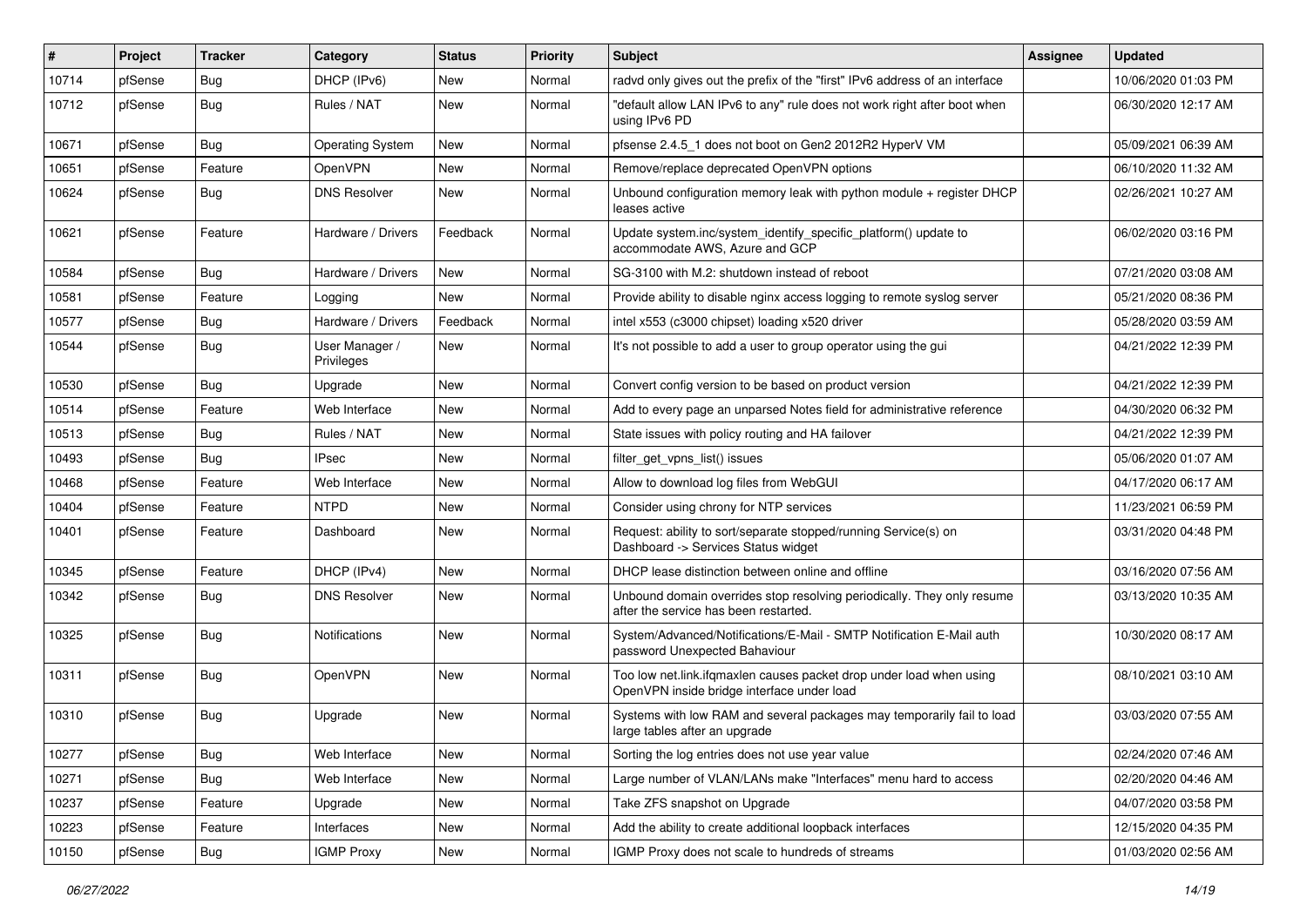| $\sharp$ | Project | <b>Tracker</b> | Category                     | <b>Status</b> | <b>Priority</b> | <b>Subject</b>                                                                                                       | <b>Assignee</b> | <b>Updated</b>      |
|----------|---------|----------------|------------------------------|---------------|-----------------|----------------------------------------------------------------------------------------------------------------------|-----------------|---------------------|
| 10143    | pfSense | Bug            | <b>DNS Resolver</b>          | New           | Normal          | System hostname DNS entry is assigned to the wrong IP on multi-wan<br>setups                                         |                 | 12/31/2019 02:33 PM |
| 10137    | pfSense | Feature        | Package System               | New           | Normal          | net-mgmt/arpwatch: Update to 3.0                                                                                     |                 | 12/30/2019 05:16 PM |
| 10000    | pfSense | Bug            | Dynamic DNS                  | New           | Normal          | Azure Dynamic DNS A and AAAA Records for Apex Zone                                                                   |                 | 03/31/2020 09:03 AM |
| 9942     | pfSense | Feature        | <b>Operating System</b>      | New           | Normal          | Give pfSense the possibility to change the keyboard Layout for console<br>users                                      |                 | 01/22/2021 02:33 AM |
| 9937     | pfSense | Feature        | Authentication               | New           | Normal          | OpenVPN Login User Privilege                                                                                         |                 | 11/29/2019 08:46 AM |
| 9876     | pfSense | Feature        | <b>Operating System</b>      | New           | Normal          | PFsense on KVM: Web interface hint to disable "Hardware Checksum<br>Offloading"                                      |                 | 07/03/2020 07:11 AM |
| 9857     | pfSense | Feature        | <b>IPsec</b>                 | <b>New</b>    | Normal          | IPsec Down/Up SMTP Notifications                                                                                     |                 | 08/31/2021 08:07 AM |
| 9838     | pfSense | Feature        | OpenVPN                      | New           | Normal          | PKCS11 support                                                                                                       |                 | 10/20/2019 02:12 PM |
| 9805     | pfSense | Bug            | Dynamic DNS                  | New           | Normal          | dynDNS cloudflare multiple entries                                                                                   |                 | 10/02/2019 04:51 PM |
| 9800     | pfSense | Feature        | Hardware / Drivers           | New           | Normal          | Add toggle for net.isr.dispatch=deferred in GUI                                                                      |                 | 09/29/2019 06:18 AM |
| 9775     | pfSense | Feature        | Backup / Restore             | New           | Normal          | AutoConfigBackup - Rolling per day/hour cap on changes, retention<br>policy                                          |                 | 09/20/2019 09:19 AM |
| 9737     | pfSense | Bug            | <b>Traffic Graphs</b>        | New           | Normal          | traffic-graphs.js shows incorrect units inside the chart                                                             |                 | 09/09/2019 06:35 AM |
| 9732     | pfSense | Feature        | DHCP (IPv4)                  | New           | Normal          | System UTC time offset in DHCP Option 2                                                                              |                 | 09/06/2019 08:39 PM |
| 9698     | pfSense | <b>Bug</b>     | <b>RRD Graphs</b>            | New           | Normal          | Monitoring graphs do not retain state after auto-refresh                                                             |                 | 08/26/2019 02:09 AM |
| 9690     | pfSense | Bug            | Interfaces                   | New           | Normal          | Ethernet flow control should be disabled by default                                                                  |                 | 08/19/2019 06:45 PM |
| 9680     | pfSense | Feature        | <b>DHCP Relay</b>            | New           | Normal          | Seperate DHCP Server and relay per interface                                                                         |                 | 02/27/2020 10:47 AM |
| 9677     | pfSense | Bug            | Dashboard                    | New           | Normal          | Dashboard hangs when widget needs data from a remote host which is<br>down                                           |                 | 08/13/2019 09:15 AM |
| 9664     | pfSense | Bug            | Dynamic DNS                  | New           | Normal          | DynDNS and Dual-wan problem with CloudFlare (works with No-Ip)                                                       |                 | 08/03/2019 10:00 AM |
| 9654     | pfSense | Bug            | <b>DNS Resolver</b>          | New           | Normal          | After reboot, the DNS resolver must be restarted before it will advertise<br>the ipv6 DNS address of the router.     |                 | 11/20/2020 03:12 AM |
| 9650     | pfSense | <b>Bug</b>     | Gateways                     | New           | Normal          | IPv6 connection drops (ir-)regular on Kabelvodafone (German cable<br>ISP)                                            |                 | 07/27/2019 07:14 AM |
| 9633     | pfSense | Feature        | PPPoE Server                 | New           | Normal          | PPPoE/L2TP Server Status Page                                                                                        |                 | 10/09/2021 12:05 PM |
| 9627     | pfSense | Feature        | <b>Captive Portal</b>        | New           | Normal          | Captive Portal only shows authenticated users                                                                        |                 | 08/14/2019 02:48 PM |
| 9626     | pfSense | <b>Bug</b>     | Web Interface                | New           | Normal          | When deny write permission is assigned to a user, there is no error<br>feedback if the user tries to write something |                 | 06/25/2022 05:41 PM |
| 9621     | pfSense | Feature        | User Manager /<br>Privileges | New           | Normal          | More convenient deletion of single user privileges                                                                   |                 | 07/09/2019 03:09 AM |
| 9617     | pfSense | Feature        | <b>PPP</b> Interfaces        | New           | Normal          | PPPoE Static IP Configuration in GUI                                                                                 |                 | 10/15/2021 08:52 PM |
| 9591     | pfSense | Feature        | Rules / NAT                  | New           | Normal          | Add under firewall rules a search box                                                                                |                 | 08/14/2019 02:39 PM |
| 9585     | pfSense | <b>Bug</b>     | Interfaces                   | New           | Normal          | 6RD: Unable to reach hosts on within same 6rd-domain                                                                 |                 | 08/14/2019 02:39 PM |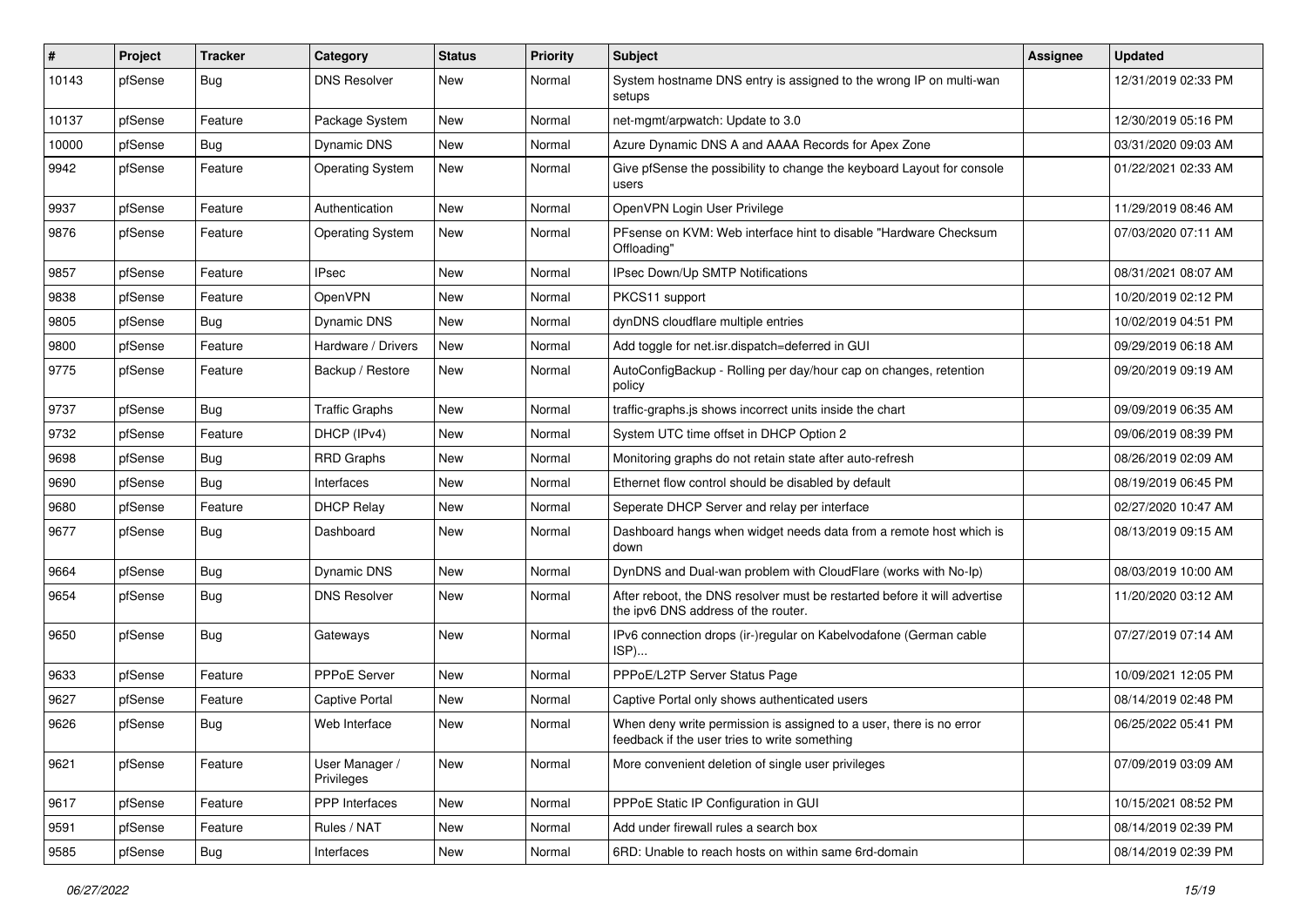| $\pmb{\sharp}$ | Project | <b>Tracker</b> | Category                     | <b>Status</b> | <b>Priority</b> | <b>Subject</b>                                                                                          | Assignee | <b>Updated</b>      |
|----------------|---------|----------------|------------------------------|---------------|-----------------|---------------------------------------------------------------------------------------------------------|----------|---------------------|
| 9574           | pfSense | Feature        | Package System               | New           | Normal          | Show changelog at package upgrade                                                                       |          | 06/02/2019 04:35 AM |
| 9566           | pfSense | <b>Bug</b>     | <b>Traffic Graphs</b>        | New           | Normal          | Traffic graph displays traffic incorrectly                                                              |          | 11/18/2019 07:54 AM |
| 9544           | pfSense | Feature        | Routing                      | New           | Normal          | Enable RADIX_MPATH                                                                                      |          | 04/21/2022 12:39 PM |
| 9536           | pfSense | Feature        | DHCP (IPv6)                  | New           | Normal          | Support dynamic prefix in DHCPv6 Server                                                                 |          | 05/25/2022 04:27 AM |
| 9504           | pfSense | <b>Bug</b>     | <b>Dynamic DNS</b>           | New           | Normal          | Multiple Dynamic DNS update notifications for the same interface, not<br>differentiated by the hostname |          | 05/07/2019 07:46 AM |
| 9485           | pfSense | <b>Bug</b>     | User Manager /<br>Privileges | New           | Normal          | password match error on system_usermanager causes Group<br>membership to be reset.                      |          | 04/26/2019 08:52 AM |
| 9464           | pfSense | Feature        | Interfaces                   | New           | Normal          | Marvell 6000 -- netgate hardware (e.g.: XG-7100, XG-3100) internal<br>switch LACP support               |          | 04/08/2019 07:58 AM |
| 9453           | pfSense | Bug            | <b>LAGG Interfaces</b>       | New           | Normal          | VLAN Interfaces on LAGG get orphaned at boot                                                            |          | 08/21/2019 11:16 AM |
| 9436           | pfSense | Feature        | <b>DNS Resolver</b>          | New           | Normal          | Unbound: enable dnstap support                                                                          |          | 03/27/2019 07:54 PM |
| 9384           | pfSense | Bug            | Interfaces                   | Confirmed     | Normal          | devd putting "\$" before variable contents when using single quotes                                     |          | 04/21/2022 12:39 PM |
| 9344           | pfSense | <b>Bug</b>     | Translations                 | New           | Normal          | OpenVPN click NCP Algorithms will always go to DH Parameters<br>website(in Chinese-Taiwan)              |          | 10/21/2021 03:48 AM |
| 9343           | pfSense | <b>Bug</b>     | DHCP (IPv4)                  | New           | Normal          | diag_arp.php times out with large DHCPD leases table                                                    |          | 08/14/2019 01:19 PM |
| 9338           | pfSense | Bug            | <b>IGMP Proxy</b>            | New           | Normal          | igmpproxy ignoring downstream vlan interface                                                            |          | 02/22/2019 03:48 AM |
| 9288           | pfSense | Feature        | Authentication               | New           | Normal          | SSHGuard add pfSense signature in standard                                                              |          | 08/14/2019 01:19 PM |
| 9253           | pfSense | Feature        | User Manager /<br>Privileges | New           | Normal          | RFE: True View-Only WebCFG options                                                                      |          | 08/21/2019 09:21 AM |
| 9241           | pfSense | Bug            | Interfaces                   | New           | Normal          | Ethernet link cycles up/down if "auto-negotiate" is explicitly selected in<br>interface configuration   |          | 12/31/2018 08:36 PM |
| 9226           | pfSense | Feature        | Web Interface                | <b>New</b>    | Normal          | zfs GUI functionality - alerts                                                                          |          | 12/31/2020 02:50 PM |
| 9222           | pfSense | Feature        | Authentication               | New           | Normal          | Add sshguard log when release an IP                                                                     |          | 08/14/2019 01:00 PM |
| 9192           | pfSense | Bug            | PPP Interfaces               | New           | Normal          | PPPoE daemon selects wrong interface                                                                    |          | 08/20/2019 10:05 AM |
| 9179           | pfSense | <b>Bug</b>     | <b>NAT Reflection</b>        | New           | Normal          | NAT reflection fix implemented for #8604 is causing WebUI and XMLRPC<br>to fail on slave                |          | 03/27/2020 08:01 PM |
| 9167           | pfSense | Bug            | Rules / NAT                  | New           | Normal          | Some Important ICMPv6 Traffic Not Allowed by Default Rules                                              |          | 08/14/2019 01:00 PM |
| 9165           | pfSense | Feature        | Authentication               | New           | Normal          | only IPs can be added to sshguard whitelist                                                             |          | 04/21/2022 12:39 PM |
| 9156           | pfSense | Feature        | OpenVPN                      | New           | Normal          | OpenVPN: Add tickbox for 'nopool' directive                                                             |          | 04/14/2020 01:45 PM |
| 9130           | pfSense | Feature        | DHCP (IPv4)                  | New           | Normal          | Request ID [#INC-16195]: DHCP - PXE Boot                                                                |          | 09/10/2020 01:39 PM |
| 9101           | pfSense | <b>Bug</b>     | <b>Traffic Graphs</b>        | New           | Normal          | Traffic Graphs/Dashboard Slows Downloads Being Performed by the<br>Same Firefox Browser                 |          | 08/21/2019 09:18 AM |
| 9094           | pfSense | <b>Bug</b>     | Hardware / Drivers           | Assigned      | Normal          | MBT console settings are not forced to video console                                                    |          | 11/07/2018 10:23 AM |
| 9087           | pfSense | <b>Bug</b>     | <b>Traffic Graphs</b>        | New           | Normal          | Traffic Graph Widget Legend Not Updating                                                                |          | 08/14/2019 12:38 PM |
| 9063           | pfSense | Feature        | Dynamic DNS                  | New           | Normal          | Allow dynamic DNS client entry to specify which Check IP service to use                                 |          | 10/24/2018 11:53 AM |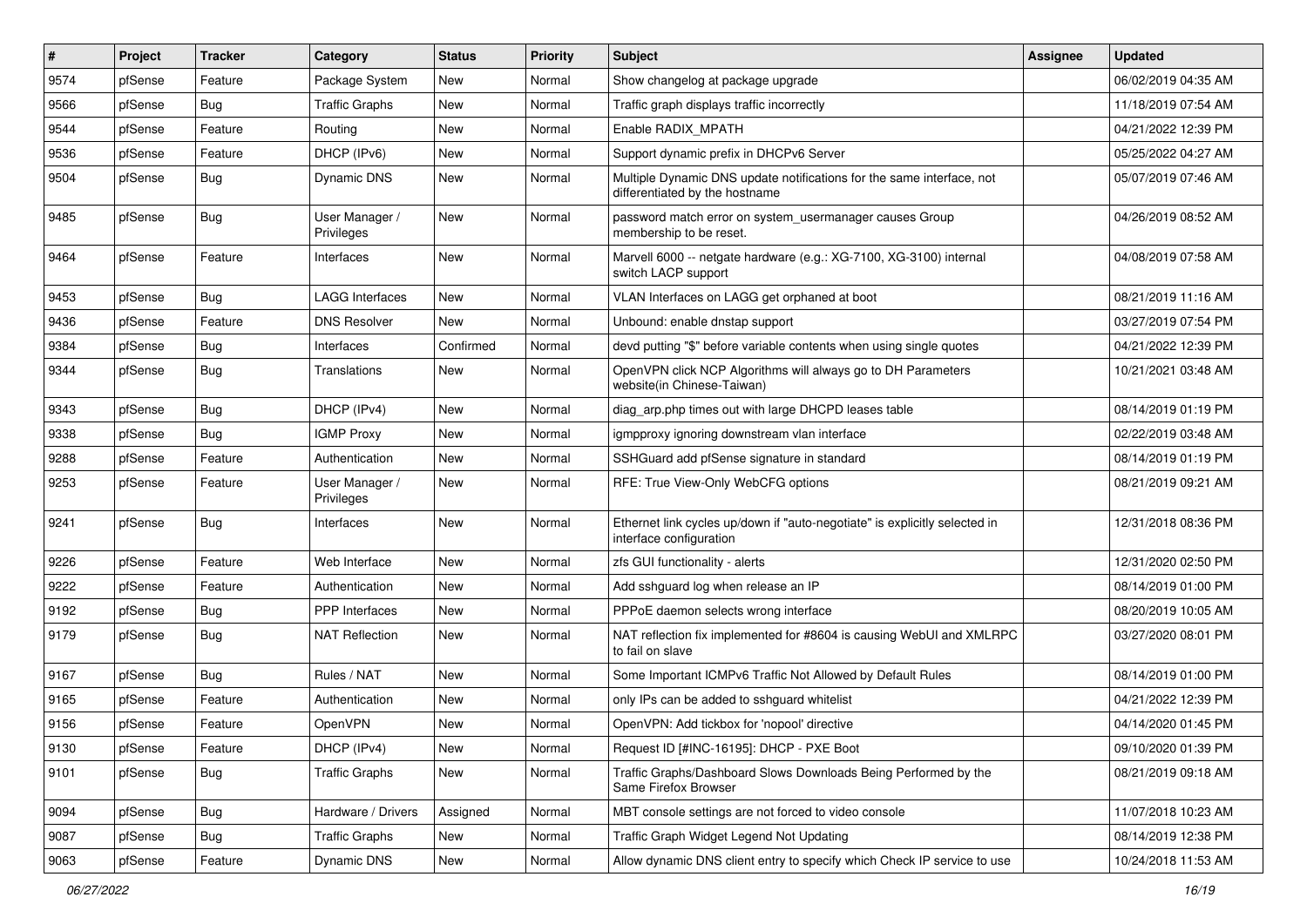| #    | Project | <b>Tracker</b> | Category                            | <b>Status</b> | <b>Priority</b> | <b>Subject</b>                                                                                               | <b>Assignee</b> | <b>Updated</b>      |
|------|---------|----------------|-------------------------------------|---------------|-----------------|--------------------------------------------------------------------------------------------------------------|-----------------|---------------------|
| 9060 | pfSense | Feature        | Logging                             | <b>New</b>    | Normal          | add rule name filtering field for firewall log viewer                                                        |                 | 08/14/2019 12:38 PM |
| 9038 | pfSense | Feature        | Logging                             | <b>New</b>    | Normal          | Live view of any log file                                                                                    |                 | 08/19/2019 02:55 PM |
| 9037 | pfSense | <b>Bug</b>     | <b>DNS Resolver</b>                 | New           | Normal          | Unbound not logging to syslog after reboot                                                                   |                 | 10/12/2018 05:09 AM |
| 9035 | pfSense | Bug            | Rules / NAT                         | <b>New</b>    | Normal          | Inactive Interfaces are Hidden in Firewall Rules                                                             |                 | 08/14/2019 12:39 PM |
| 9024 | pfSense | Bug            | <b>Traffic Shaper</b><br>(Limiters) | Feedback      | Normal          | Ping packet loss under load when using limiters                                                              |                 | 05/12/2022 11:55 AM |
| 8963 | pfSense | <b>Bug</b>     | <b>Traffic Shaper</b><br>(Limiters) | New           | Normal          | 2.4.4 Limiters don't work after CARP fail-over                                                               |                 | 12/10/2018 06:40 AM |
| 8929 | pfSense | Feature        | Web Interface                       | New           | Normal          | Scroll bar css dark theme                                                                                    |                 | 08/14/2019 12:16 PM |
| 8882 | pfSense | Bug            | Interfaces                          | Incomplete    | Normal          | Interface assignments lost on reboot                                                                         |                 | 02/17/2022 02:24 PM |
| 8804 | pfSense | Bug            | <b>PPP</b> Interfaces               | New           | Normal          | Netgate SG-1000 PPPoE Keepalives not prioritized, internet drops                                             |                 | 08/20/2019 10:06 AM |
| 8770 | pfSense | <b>Bug</b>     | Interfaces                          | <b>New</b>    | Normal          | QinQ interfaces always show as active                                                                        |                 | 02/01/2020 09:47 AM |
| 8712 | pfSense | Feature        | <b>Traffic Shaper</b><br>(ALTQ)     | New           | Normal          | QOS on ipsec links                                                                                           |                 | 06/22/2020 06:27 AM |
| 8711 | pfSense | <b>Bug</b>     | <b>IGMP Proxy</b>                   | New           | Normal          | igmpproxy with PPPoE Interfaces                                                                              |                 | 07/28/2018 09:21 AM |
| 8686 | pfSense | <b>Bug</b>     | <b>IPsec</b>                        | New           | Normal          | IPsec VTI: Assigned interface firewall rules are never parsed                                                |                 | 02/10/2021 12:15 PM |
| 8641 | pfSense | Feature        | Web Interface                       | New           | Normal          | Need way to disable HSTS and/or replace webConfigurator certificate<br>from CLI                              |                 | 07/16/2018 10:21 AM |
| 8614 | pfSense | <b>Bug</b>     | DHCP (IPv4)                         | New           | Normal          | Cannot remove Additional BOOTP/DHCP Options                                                                  |                 | 08/21/2019 09:15 AM |
| 8570 | pfSense | Bug            | <b>XML Parser</b>                   | New           | Normal          | Empty (dn)shaper config gets populated with newline                                                          |                 | 08/20/2019 02:45 PM |
| 8567 | pfSense | <b>Bug</b>     | CARP                                | New           | Normal          | Using IPv6 VIP alias for services may affect CARP IPv6 VIP work                                              |                 | 06/12/2018 01:26 PM |
| 8566 | pfSense | <b>Bug</b>     | CARP                                | New           | Normal          | Wrong IPv6 source in NS request in case using of IPv6 alias                                                  |                 | 06/12/2018 01:26 PM |
| 8558 | pfSense | Feature        | Web Interface                       | New           | Normal          | Add more table sorting in various UI pages                                                                   |                 | 08/21/2019 09:14 AM |
| 8526 | pfSense | <b>Bug</b>     | Interfaces                          | New           | Normal          | DHCP client ignores server replies when 802.1q tagging is used                                               |                 | 08/14/2019 10:52 AM |
| 8520 | pfSense | Feature        | Interfaces                          | New           | Normal          | Option to auto-renew DHCP on interface with an offline gateway or<br>marked as down                          |                 | 07/20/2021 11:00 AM |
| 8512 | pfSense | Bug            | PPP Interfaces                      | New           | Normal          | PPPoE reconnect fails after interface flap                                                                   |                 | 08/20/2019 10:06 AM |
| 8483 | pfSense | Feature        | <b>Traffic Shaper</b><br>(ALTQ)     | New           | Normal          | Allow user to choose order of Queues status                                                                  |                 | 08/21/2019 09:12 AM |
| 8435 | pfSense | Bug            | Interfaces                          | New           | Normal          | DHCPv6 unusable in certain circumstances (US AT&T Fiber, etc.)                                               |                 | 08/14/2019 10:52 AM |
| 8432 | pfSense | <b>Bug</b>     | Dynamic DNS                         | New           | Normal          | Dynamic DNS Client gives an error that it can't find IPv6 address when<br>WAN interface is a LAGG            |                 | 09/17/2020 05:23 AM |
| 8419 | pfSense | Bug            | Web Interface                       | New           | Normal          | webgui, when menubar is fixed to the top of the screen, the last items of<br>long menus cannot be seen/used. |                 | 07/19/2018 03:10 PM |
| 8406 | pfSense | Bug            | Dynamic DNS                         | New           | Normal          | DDNS IPV6 Cloudflare Client does not detect PPOE address                                                     |                 | 03/31/2018 11:56 AM |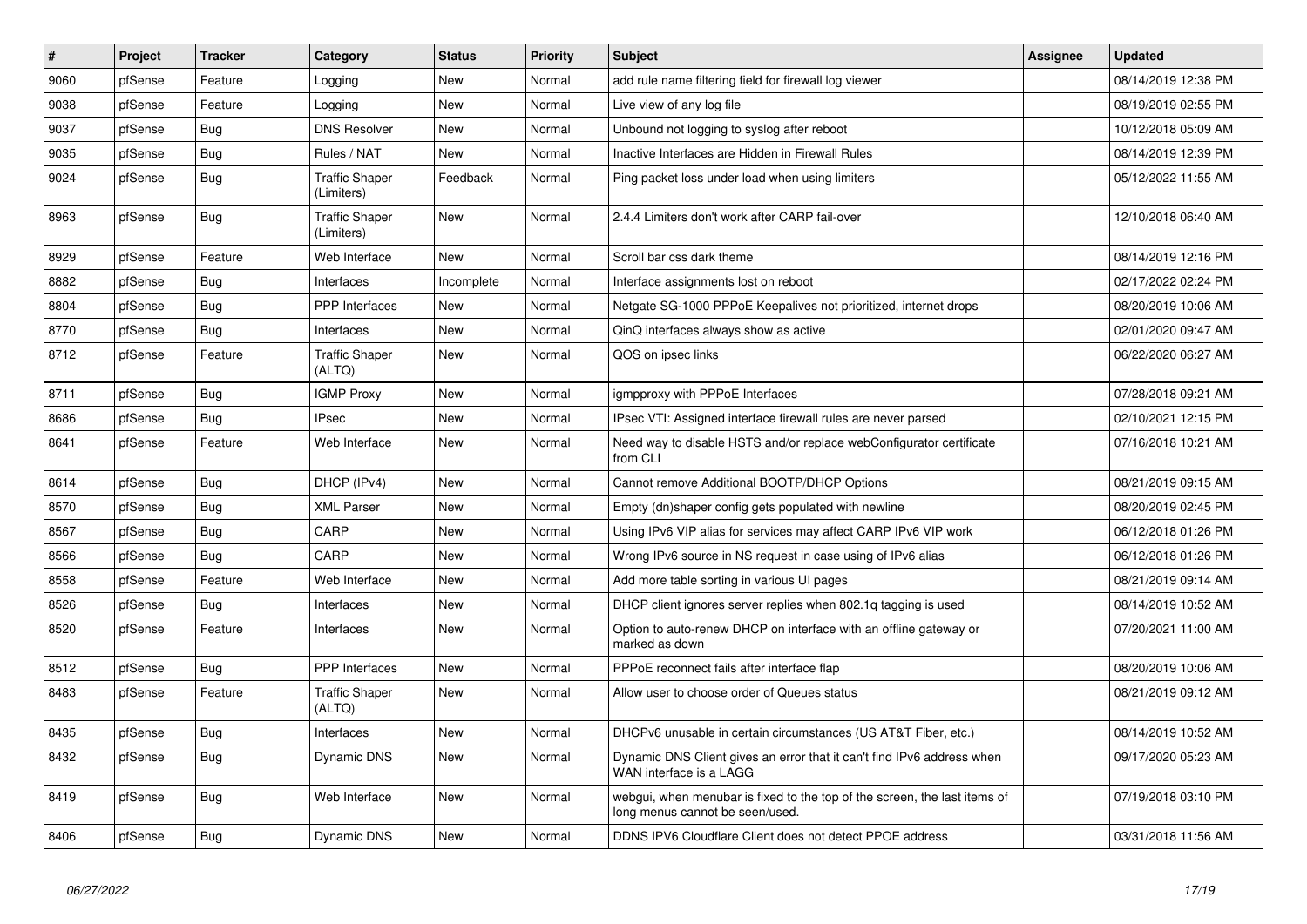| $\sharp$ | Project | <b>Tracker</b> | Category                                        | <b>Status</b> | <b>Priority</b> | <b>Subject</b>                                                                                                          | <b>Assignee</b> | <b>Updated</b>      |
|----------|---------|----------------|-------------------------------------------------|---------------|-----------------|-------------------------------------------------------------------------------------------------------------------------|-----------------|---------------------|
| 8401     | pfSense | <b>Bug</b>     | Installer                                       | <b>New</b>    | Normal          | Issues related to keys representing alphabetic characters specific to<br>Scandinavian languages and to some other keys. |                 | 03/30/2018 11:06 AM |
| 8385     | pfSense | Feature        | Rules / NAT                                     | New           | Normal          | Utilize IP addresses from successfully authenticated OpenVPN endpoints<br>to Update Firewall Rules                      |                 | 07/19/2018 03:07 PM |
| 8372     | pfSense | Feature        | Logging                                         | New           | Normal          | add gui setting to adjust refresh rate for dynamic firewall logs                                                        |                 | 08/14/2019 10:31 AM |
| 8346     | pfSense | Feature        | <b>IPsec</b>                                    | New           | Normal          | Let pFSense act as an IPSec XAuth VPN Client                                                                            |                 | 02/23/2018 07:39 AM |
| 8343     | pfSense | Bug            | Gateways                                        | <b>New</b>    | Normal          | Gateway Routes (Default Routes) not removed in Kernel when removed<br>from GUI                                          |                 | 05/14/2020 01:22 AM |
| 8335     | pfSense | Bug            | <b>LAGG Interfaces</b>                          | New           | Normal          | System hang with LACP downlink to UniFi switch                                                                          |                 | 08/21/2019 11:18 AM |
| 8330     | pfSense | Feature        | DHCP (IPv4)                                     | New           | Normal          | add options for ddns-local-address statements                                                                           |                 | 04/27/2021 12:31 PM |
| 8325     | pfSense | Bug            | UPnP/NAT-PMP                                    | New           | Normal          | UPnP not available for pppoe-Clients                                                                                    |                 | 11/15/2020 10:33 AM |
| 8313     | pfSense | <b>Bug</b>     | <b>Notifications</b>                            | New           | Normal          | STARTTLS auto detection not working                                                                                     |                 | 04/21/2022 12:39 PM |
| 8285     | pfSense | Bug            | Web Interface                                   | New           | Normal          | Actions on stale data may result in catastrophic results                                                                |                 | 01/16/2018 08:08 PM |
| 8263     | pfSense | <b>Bug</b>     | <b>Traffic Shaper</b><br>(ALTQ)                 | New           | Normal          | Cannot create a nonlinear `Link Share` service curve because of: "the<br>sum of the child bandwidth higher than parent" |                 | 11/05/2020 07:31 AM |
| 8262     | pfSense | Feature        | <b>IPv6 Router</b><br>Advertisements<br>(RADVD) | <b>New</b>    | Normal          | Make each prefix flags configurable separately.                                                                         |                 | 01/16/2018 12:35 PM |
| 8243     | pfSense | Feature        | <b>XMLRPC</b>                                   | New           | Normal          | Sync dashboard settings over xmlrpc                                                                                     |                 | 08/21/2019 10:42 AM |
| 8236     | pfSense | Feature        | <b>DNS Resolver</b>                             | New           | Normal          | Ability to configure "forward-first" and "forward-host" options for more<br>robust domain overrides in DNS Resolver     |                 | 12/26/2017 01:26 AM |
| 8207     | pfSense | <b>Bug</b>     | <b>Operating System</b>                         | <b>New</b>    | Normal          | 2.4 cannot boot as a Xen VM with more than 7 NICs                                                                       |                 | 06/25/2022 05:42 PM |
| 8178     | pfSense | Feature        | Package System                                  | New           | Normal          | Allow setting attributes for form elements in package XML                                                               |                 | 12/09/2017 07:48 PM |
| 8177     | pfSense | <b>Bug</b>     | Package System                                  | New           | Normal          | "/xsl/package.xsl" is referenced in package XML files but not on the<br>firewall                                        |                 | 08/14/2019 09:56 AM |
| 8176     | pfSense | Bug            | Package System                                  | <b>New</b>    | Normal          | /schema/packages.dtd -- referenced in *xml, but missing?                                                                |                 | 12/09/2017 06:52 PM |
| 8173     | pfSense | Feature        | Interfaces                                      | <b>New</b>    | Normal          | dhcp6c - RAW Options                                                                                                    |                 | 05/29/2022 05:34 PM |
| 8170     | pfSense | Feature        | <b>XMLRPC</b>                                   | New           | Normal          | XMLRPC Sync deletes entires on remote System                                                                            |                 | 08/21/2019 10:42 AM |
| 8168     | pfSense | Feature        | <b>IPsec</b>                                    | <b>New</b>    | Normal          | strongswan dhcp option                                                                                                  |                 | 12/19/2017 04:14 AM |
| 8149     | pfSense | Feature        | <b>NTPD</b>                                     | New           | Normal          | <b>NTPsec</b>                                                                                                           |                 | 10/11/2020 10:59 AM |
| 8130     | pfSense | <b>Bug</b>     | <b>Traffic Graphs</b>                           | New           | Normal          | Status - Monitoring - Area chart displays traffic data differently than Line<br>or Bar charts                           |                 | 11/26/2017 01:40 PM |
| 8122     | pfSense | <b>Bug</b>     | OpenVPN                                         | <b>New</b>    | Normal          | openvpn client is unable to use OTP (temporary) passwords                                                               |                 | 04/16/2018 09:28 AM |
| 8113     | pfSense | <b>Bug</b>     | Interfaces                                      | New           | Normal          | MTU setting on bridge, openvpn clients ignored                                                                          |                 | 12/31/2021 05:55 PM |
| 8095     | pfSense | <b>Bug</b>     | Translations                                    | <b>New</b>    | Normal          | Unescaped simple quotes break JavaScript features when the French<br>translation is enabled                             |                 | 08/21/2019 09:06 AM |